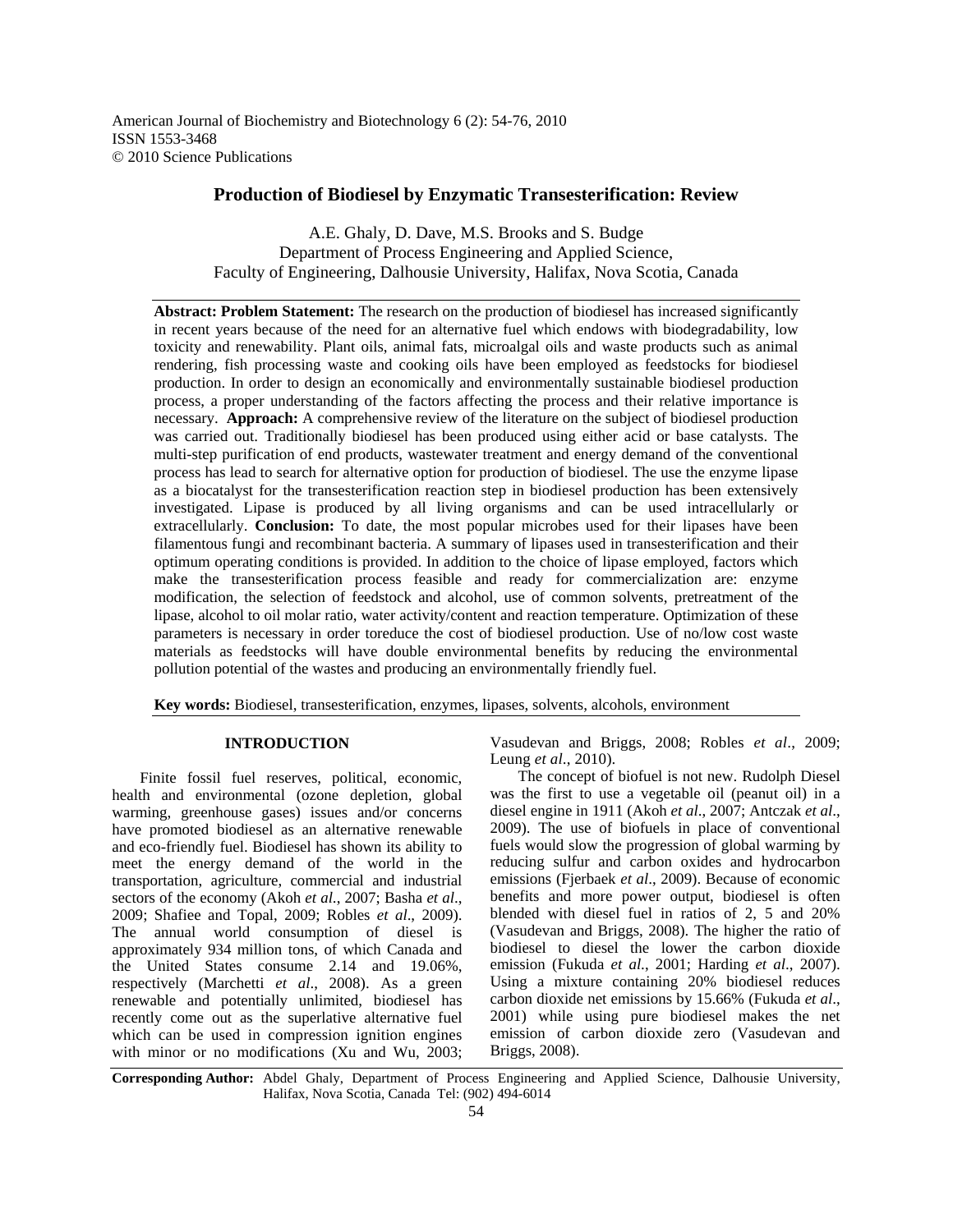Biodiesel is a mixture of Fatty Acid Methyl Esters (FAMEs) which is produced from renewable resources Srivastava and Prasad, 2000). However, fats and oils are often used interchangeably referring to the feedstock employed in biodiesel production. The raw materials used for production of biodiesel can be either crude, refined or waste such as frying oils/fats (Marchetti *et al*., 2008). The feedstock can also be classified as plant derived, animal derived, microbial or waste materials (Akoh *et al*., 2007). Subramanian *et al*. (2005) identified more than 300 oil-bearing plants/trees that can be utilized to make biodiesel. The most popular plant derived oils used for biodiesel production are: canola, coconut, cottonseed, groundnut, jatropha, karanj, olive, palm, peanut, rapeseed, safflower, soybean and sunflower oils (Demirbas, 2003; Akoh *et al*., 2007; Robles *et al*., 2009). Waste oils and fats (beef tallow, lard and yellow grease), hemp oil, waste cooking oil, the greasy by-product from omega-3 fatty acids production from fish oils and microalgae oil are also considered as potential alternative feedstocks for biodiesel production (Demirbas, 2003; Marchetti *et al*., 2008; Ranganathan *et al*., 2008; Antczak *et al*., 2009).

 However, there is a concern about using plant derived oils and fats since the crops used for biodiesel production are also needed for food, feed and oleochemical industries (Li *et al*., 2007; Jegannathan *et al*., 2008). Biodiesel factories must compete with food, cosmetic, chemical and livestock feed demands for the crops (McNeff *et al*., 2008). There is, also, an environmental concern because an increased demand for vegetable oils requires an increase in the use of fertilizers which contribute to greenhouse gas emissions. In fact, biodiesel production from heavy fertilized crops could result in a 70% increase (from current value) in greenhouse gas emission (Jegannathan *et al*., 2008).

 The choice of feedstock depends on where the biodiesel is being produced and used which could meet norms of internationally accepted ASTM standards. Parameters such as saponification number, iodine value and cetane number of fatty acid methyl esters of the oil, also, play an important role in selection of feedstock for biodiesel production (Sharma and Singh, 2010). Today, the United States largely uses soybean oil, Europe uses rapeseed and sunflower oils, Southeast Asia uses palm oil and the Philippines uses coconut oil (Bhatti *et al*., 2008; Murugesan *et al*., 2009). Soybean oil has emerged as one of the more popular feedstock choices but has been shown to have a downside (Vasudevan and Briggs, 2008). The oxidative instability of soybean derived biodiesel limits its use to warmer climates, making it an impractical option for much of North America (Marchetti *et al*., 2008).

that can be either in a solid state (fats) or a liquid state (oils) (Ma and Hanna, 1999; Fjerbaek *et al*., 2009).

 Another important factor in biodiesel production is the fatty acid composition of the source oil or fat. Oils containing higher levels of saturated fatty acids than unsaturated fatty acids (have one or more double bonds) may solidify and clog the fuel lines during the winter condition (Pinto *et al*., 2005; Akoh *et al*., 2007; Demirbas, 2008). Biodiesel which contains high levels of unsaturated fatty acids are less viscous and show higher pour and cloud points properties which make biodiesel suitable for warm and cold weather conditions. However, the use of these oils lower the cetane index and combustion temperature which reduce the quality of biodiesel. Biodiesel produced from oils with large chain fatty acids (greater than 18 carbons) have a high cetane index and combustion temperature but have low cloud and pour points and greater viscosity (Robles *et al*., 2009).

 It can be said that the choice of feedstock is a balance between the unsaturation and the length of fatty acid chains (Robles *et al*., 2009). It has been predicted that feedstocks with a high level of oleic acid (an unsaturated fatty acid that is 18 carbons long with a single double bond) are the best suited for biodiesel production. Biodiesel produced from feed stocks containing oleic acid has characteristics that are the most similar to conventional biodiesel (Knothe, 2005; Robles *et al*., 2009). Table 1 shows the approximate fatty acid profile by percentage of many fats and oils used for biodiesel production.

# **MATERIALS AND METHODS**

Because of its high viscosity and low volatility, the direct use of feedstock in diesel engines can cause problems including: high carbon deposits, scuffing of engine liner, injection nozzle failure, gum formation, lubricating oil thickening and high cloud and pour points (Fukuda *et al*., 2001; Murugesan *et al*., 2009). In order to avoid these problems, the feedstock is chemically modified to its derivatives which have properties more similar to conventional diesel (Fukuda *et al*., 2001). The free fatty acids and triglycerides contained in the oil are reduced to Fatty Acid Alkyl Esters (FAAEs) (Fjerbaek *et al*., 2009). The three most recognized methods of biodiesel production are: Pyrolysis, microemulsification and transesterification (Ma and Hanna, 1999; Murugesan *et al*., 2009).

 Pyrolysis involves chemically reducing triglyceride molecules to FAAEs through the application of extreme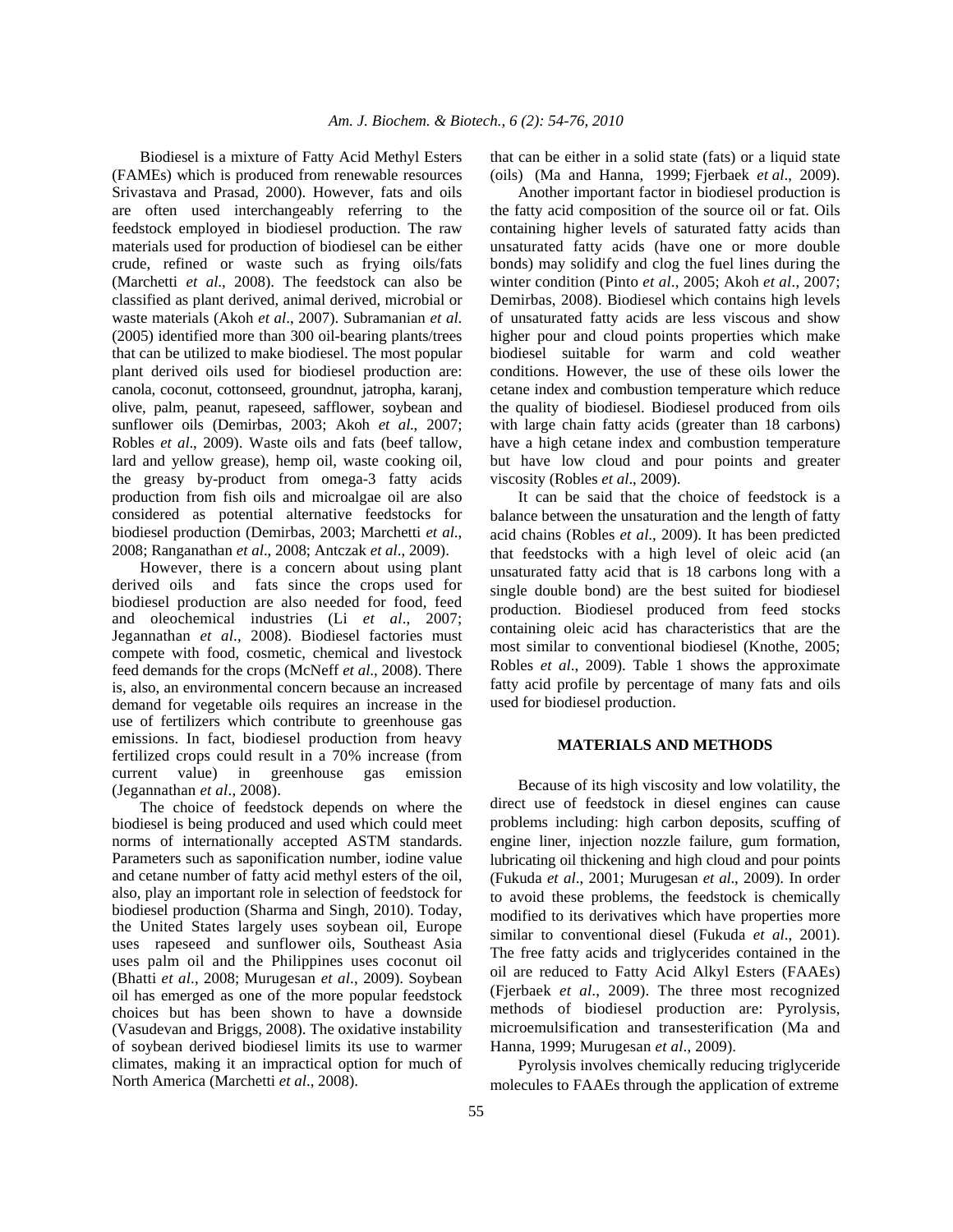|                |        |                   | Table 1: Fatty acid profile of oils and fats used for biodiesel production (Akoh et al., 2007; Marchetti et al., 2007) |        |          |           |        |          |             |         |       |
|----------------|--------|-------------------|------------------------------------------------------------------------------------------------------------------------|--------|----------|-----------|--------|----------|-------------|---------|-------|
|                |        | Arachidic Behemic | Gadoleic/Gondoic Lignoceric                                                                                            |        | Linoleic | Linolenic | Oleic  | Palmitic | Palmitoleic | Stearic |       |
| Oil/fat        | (20:0) | (22:0)            | (20:1)                                                                                                                 | (24:0) | (18:2)   | (18:3)    | (18:1) | (16:0)   | (16:1)      | (18:0)  | Other |
| Canola         |        |                   |                                                                                                                        |        | 22.3     | 8.2       | 64.4   | 3.5      |             | 0.9     | 0.7   |
| Coconut        |        |                   |                                                                                                                        |        |          |           | 6.0    | 5.0      |             | 3.0     | 86.0  |
| Cotton seed    |        |                   |                                                                                                                        |        | 57.5     |           | 13.3   | 28.3     |             | 0.9     |       |
| Groundnut      |        |                   |                                                                                                                        |        | 26.0     |           | 51.6   | 8.5      |             | 6.0     | 7.9   |
| Jatropha       | 0.2    |                   |                                                                                                                        |        | 36.2     |           | 37.0   | 16.4     | 1.0         | 6.2     | 3.0   |
| Karanj         | 1.6    | 5.4               | 1.2                                                                                                                    | 1.4    | 17.7     | 3.6       | 51.8   | 10.2     |             | 7.0     | 0.1   |
| Microalgae     |        |                   |                                                                                                                        |        | 2.2      | 0.9       | 1.3    | 15.5     | 17.3        | 0.3     | 62.5  |
| Olive          | 0.4    |                   | 0.3                                                                                                                    |        | 8.5      | 0.7       | 74.2   | 11.8     | 1.5         | 2.6     |       |
| Palm Oil       |        |                   |                                                                                                                        |        | 10.1     | 0.2       | 40.5   | 42.6     | 0.3         | 4.4     | 1.9   |
| Peanut         | 1.3    | 2.5               |                                                                                                                        | 1.2    | 32.0     | 0.9       | 48.3   | 11.4     |             | 2.4     |       |
| Rapeseed       |        |                   |                                                                                                                        |        | 22.3     | 8.2       | 64.4   | 3.5      |             | 0.9     | 0.7   |
| Safflower seed |        |                   |                                                                                                                        |        | 77.0     |           | 13.5   | 7.3      | 0.1         | 1.9     | 0.2   |
| Soybean        | 0.3    |                   |                                                                                                                        |        | 53.8     | 9.3       | 20.8   | 11.4     |             | 4.4     |       |
| Sunflower      | 0.3    |                   |                                                                                                                        |        | 62.4     |           | 25.5   | 7.1      |             | 4.7     |       |
| Tallow         |        |                   |                                                                                                                        |        |          |           | 44.5   | 29.0     |             | 24.5    | 2.0   |

*Am. J. Biochem. & Biotech., 6 (2): 54-76, 2010* 



Fig. 1: Sequence of transesterification process (Pierre, 2008)

heat. Microemulsification involves the use of solvents to physically reduce the viscosity of the feedstock. Transesterification is the exchange of the alcohol moiety of an ester (contained in the feedstock) with another alcohol moiety, often from another alcohol (Ma and Hanna, 1999; Ranganathan *et al*., 2008). The sequence of the process is shown in Fig. 1.

 Transesterification has been demonstrated as the simplest and most efficient route for biodiesel production in large quantities, against less ecofriendly, costly and eventual low yield methods of pyrolysis and microemulsification. Therefore, transesterification has become popular and the production method of choice (Ma and Hanna, 1999; Akoh *et al*., 2007; Robles *et al*., 2009; Ranganathan *et al*., 2008). One of the classic organic reactions (transesterification) is the step wise reversible reactions of a triglyceride (fat/oil) with an alcohol to form esters and glycerol. Little excess of alcohol is used to shift the equilibrium towards the formation of esters. A general equation for transesterification (where group R is a fatty acid, R' is the length of the acyl acceptor and R" is the rest of the triglyercide molecule) is as follows:



 Acyl-acceptors of the transesterification reaction can be carboxylic acids (acidolysis), alcohols (alcoholysis), or another ester (interesterification). Only the latter two produce the FAAEs that make up biodiesel (Robles *et al*., 2009). Alcohols, the most frequently used acyl-acceptors, that can be used for transesterification include: methanol, ethanol, propanol, butanol, amyl alcohol, octanol and branched alcohols (Fukuda *et al*., 2001).

 Transesterification using an alcohol is a sequence of three reversible consecutive steps. In the first step, triglycerides are converted to diglycerides. In the second step, diglycerides are converted to monoglycerides. In the third step, monoglycerides are converted to glycerin molecules (Freedman *et al*., 1984; Noureddini and Zhu, 1997; Marchetti *et al*., 2008). Each conversion step yields one FAAE molecule, giving a total of three FAAEs per triglyceride molecule as described by the following equations (Murugesan *et al*., 2009):

#### 1. Conversion of triglycerides to diglycerides



2. Conversion of diglycerides to monoglycerides



3. Conversion of monoglycerides tto glycerin molecules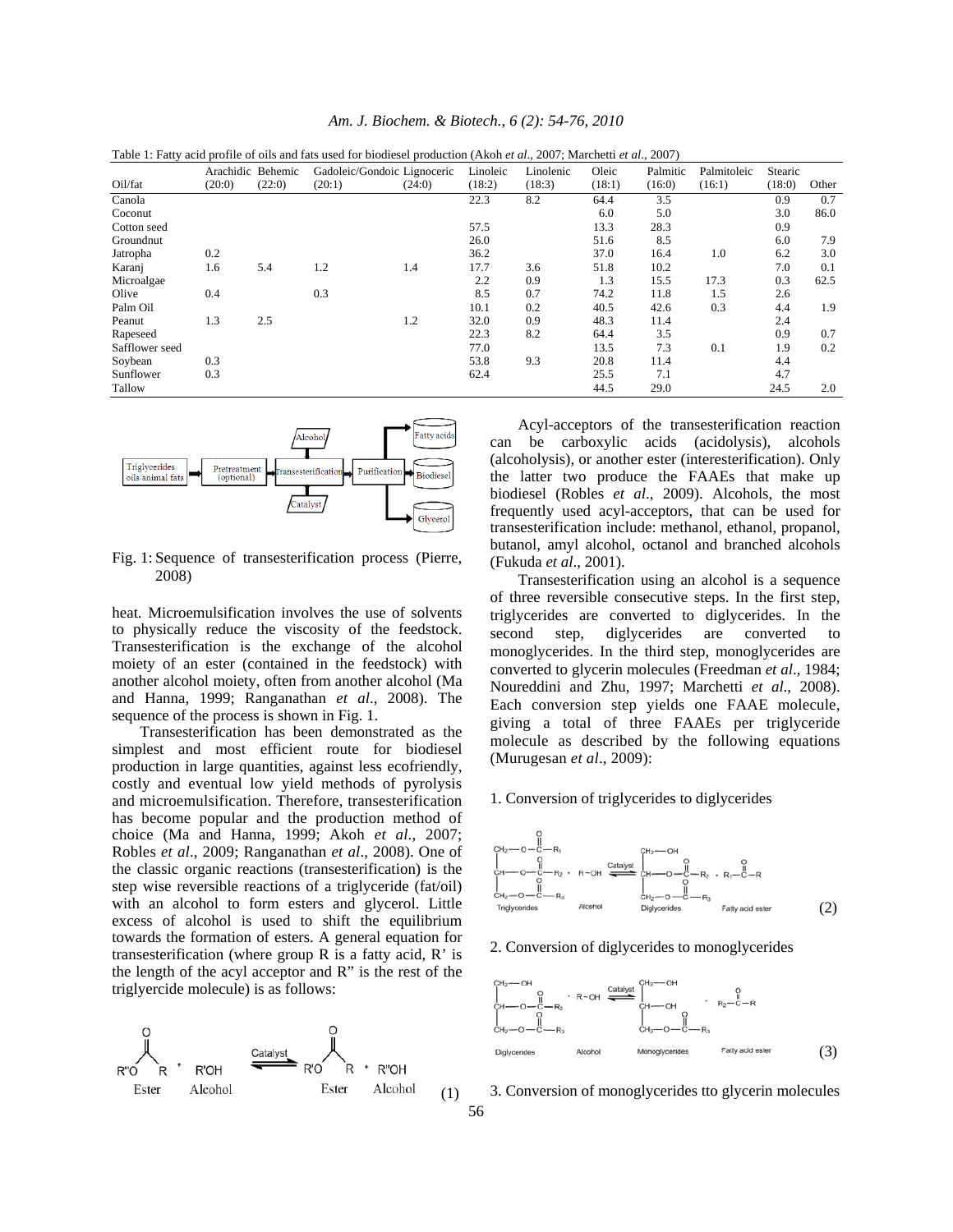

 Methanol is the most popular alcohol used in the transesterification process because of its relatively cheaper price compared to other alcohols. When methanol is used in the process, the reaction is known as methanolysis as shown in the following equation:



 Figure 2 represents a typical methanolysis reaction of sunflower oil (sunflower oil: Methanol = 3:1 mol mol<sup>-1</sup>; KOH =  $0.5\%$ ; T =  $25^{\circ}$ C) in which the feed concentration of triglycerides is declining and the expected product (methyl esters) is increasing, with low concentrations of partial monoand diglycerides (Mittelbach and Trathnigg, 2006). The use of an alcohol results in the desired FAAEs and a glycerol byproduct which can be utilized in other industries (Bacovsky *et al*., 2007). Feedstock with higher concentration of Free Fatty Acids (FFA's) may pose a problem of soap formation and lead to under reacted material, thus affecting yield. A free fatty acid is one that has already been separated from the glycerol molecule when the feedstock has been in repeated use (Leung *et al*., 2010; ISTC, 2007).



Fig. 2: Methanolysis reaction of sunflower oil (Mittelbach and Trathnigg, 2006)

 Thus, there is a need to pretreat FFA's before the transesterification using one of the following methods: (a) acid esterification (b) ion exchange resins and (c) extraction with alcohol (Turkay and Civelekoglu, 1991; Ozbay *et al*., 2008; Banerjee and Chakraborty, 2009). Allowable FFA's content in the feedstock is lower than 2.5% wt. and the pretreatment step becomes necessary before the transesterification process when the FFA content is higher than 2.5% wt. (ISTC, 2007).

 Transesterification can generally proceed by the simple mixing of the reactants. However, in order for the transesterification reaction to be applicable for biodiesel production, the process must be accelerated by the use of catalyst which may be alkaline, acids or enzymes (Bacovsky *et al*., 2007; Murugesan *et al*., 2009; Leung *et al*., 2010). The catalyst employed directly effects the purity of the feedstock required, the reaction rate and the extent of post reaction processing needed (McNeff *et al*., 2008). To speed up the reaction, heat is also applied. However, this process is very energy intensive and inefficient since FAAE yield below 350°C is very low and temperatures above 400°C degrade the ester bonds (Ranganathan *et al*., 2008). Generally, the reaction mix is kept just above the boiling point of the alcohol (71-72°C) to speed up the reaction. The variables known to affect the reaction are: temperature, alcohol to oil molar ratio, catalyst concentration and mixing intensity (Marchetti *et al*., 2007).

**Transesterification catalysts:** The transesterification process is catalyzed by alkalis, acids or enzymes. However, the use of alkali catalysts is 100% in commercial sector. The most common alkaline catalysts are sodium hydroxide (NaOH) and potassium hydroxide (KOH) (Schuchardt *et al*., 1998; Marchetti *et al*., 2008; Robles *et al*., 2009). Other alkaline catalysts include carbonates, methoxide, sodium ethoxide, sodium propoxide and sodium butoxide (Fukuda *et al*., 2001). These chemicals proved to be the most economic because of higher conversion rate of esters under a low temperature and pressure environment and short reaction time (Bacovsky *et al*., 2007; Leung *et al*., 2010). The main drawback of the technology is the sensitivity of alkaline catalysts with respects to feedstock purity. The presence of free fatty acids and water in the feedstock has a significant impact on the transesterification reaction (Leung and Guo, 2006; Marchetti *et al*., 2008). Representation of alkali transesterification process is shown in Fig. 3. Besides the multi step purification of end products, alkaline transesterification requires treatment for the waste water that is produced from the process.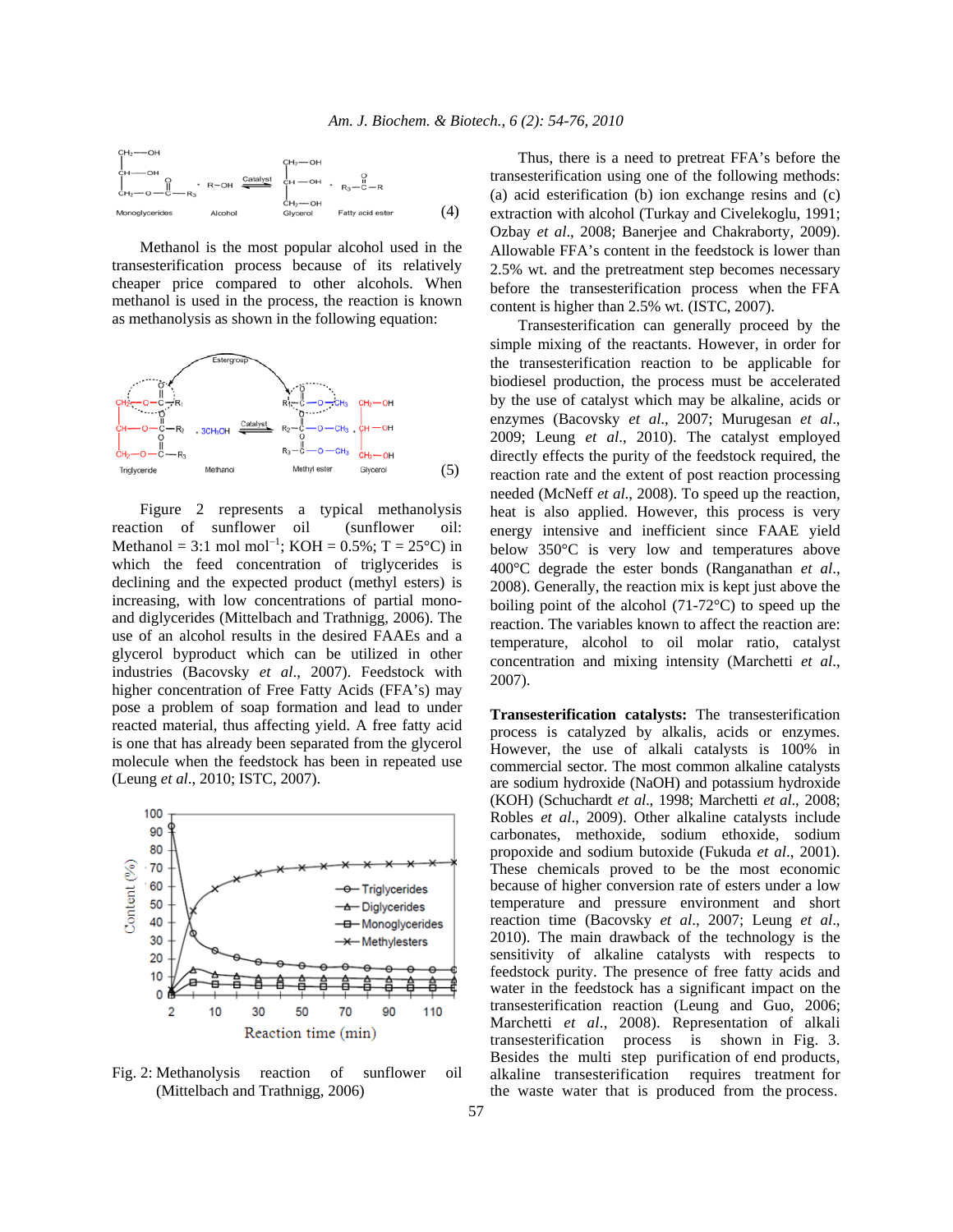

Fig. 3: Process flow schematic for production of biodiesel by alkali process (Bacovsky *et al*., 2007; Leung *et al*., 2010)



Fig. 4: Enzymatic production of biodiesel with immobilized lipase (Du *et al*., 2008; Fukuda *et al*., 2001)

The amount of waste water produced is approximately 0.2 ton per ton biodiesel produced. The need for extensive downstream processing makes alkaline transesterification expensive and not environmentally friendly (Fjerbaek *et al*., 2009).

 The second commercially used catalysts are acidcatalysts. The most commonly employed acids are: Sulfuric acid, hydrochloric acid and sulfonic acid. Despite the fact that yield is very high and no soap formations, the corrosive nature of acid, very slow reaction rate and higher temperature conditions limit the use of the technology for esterification reactions (Freedman *et al*., 1984; Bacovsky *et al*., 2007).

 The acid and alkali Transesterification processes are energy intensive and require extensive downstream processing (Xu and Wu, 2003). Post treatments are required after the completion of transesterification reaction as the end products are a mixture of esters, glycerol, mono-and diacylglycerols, pigments, unreacted alcohol, catalyst and tri, di and monoglycerides. These post treatment include a multi-step purification of end products which include: (a) separation of glycerol by gravitational settling or centrifugation, (b) neutralization of the catalyst, (c) deodorization and (d) removal of pigments (Antczak *et al*., 2009; Banerjee and Chakraborty, 2009).

 Enzymatic transesterification is, therefore, an attractive method for biodiesel production over chemical methods because of the reduced feedstock limitations, downstream processing and environmental impact (Jegannathan *et al*., 2008). The use of enzyme catalysts eliminates these problems associated with acid and alkali catalysts as well as presents other production benefits.

 Unlike the alkaline catalysts, enzymes do not form soaps so there is no restriction on free fatty acid content (Harding *et al*., 2007; Fjerbaek *et al*., 2009). Unlike the acid catalysts, enzymes are not severely inhibited by water, so there is little concern about water production (Dizge and Keskinler, 2008). Since the enzymes are capable of completely converting free fatty acids to FAAEs, low cost feedstocks such as waste oils and lard can be used (Fukuda *et al*., 2001). The enzymes are most often immobilized when used, which simplifies the separation of products, produces a high quality glycerol and allows for the reuse of the catalyst (Akoh *et al*., 2007; Robles *et al*., 2009).

**Enzymatic transestrification of triglycerols:**  Enzymes are biological catalysts which allow many chemical reactions to occur within the homeostasis constraints of a living system. Enzymes have enormous potential for reducing energy requirements and environmental problems in the chemicals and pharmaceutical industries. Over the last two decades, substantial research has been performed on the use of enzymes in the synthesis of various organics (Roberts, 1989; Arnold, 1998). Large scale applications of enzymes have been reported in the production detergents, drinks and textiles, starch hydrolysis and fructose production, genetic engineering, semisynthetic penicillins, rare sugars, leather, pulp and study, baking and lipase based reactions (Kudli-Shrinivas, 2007). Enzyme catalyzed transesterification reactions have been extensively used in production of drug intermediates, biosurfactants and designer fats (Shah *et al*., 2003).

 Enzymatic approach for production of biodiesel has been extensively reported, although this technology has not received much commercial attention except in china where the first industrial scale for biodiesel production in the world (with lipase as the catalyst at a capacity of 20,000 tons year<sup>−</sup><sup>1</sup> ) is in operation (Du *et al*., 2008). Presentation of enzymatic production of biodiesel with immobilized lipase is shown in Fig. 4.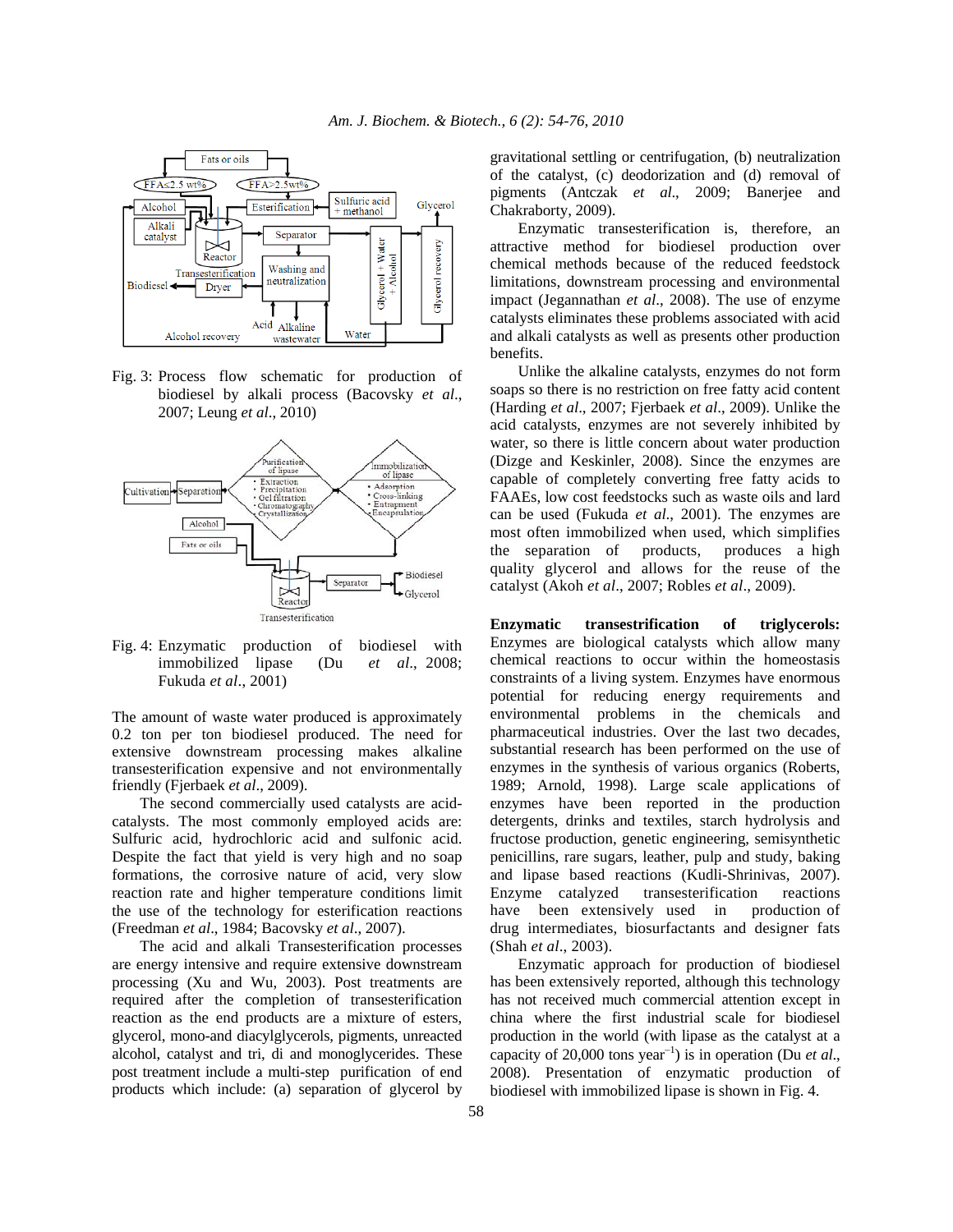|                                 | Tuble 2. Companion of analysis and blocaus of transportancement (phan of an, 2009, I and all of an, 2001) |                                                      |
|---------------------------------|-----------------------------------------------------------------------------------------------------------|------------------------------------------------------|
| Major factors                   | Alkali catalyst transesterification                                                                       | Biocatalyst transesterification                      |
| Temperature                     | $60-80$ °C                                                                                                | $20-60$ °C                                           |
| Presence of FFA's in feed stock | Soap formation                                                                                            | Completely conversion into the methyl ester          |
| Presence of water               | Towards for more soap formation as hydrolysis                                                             | No effect on final product                           |
|                                 | of the oil may takes place                                                                                |                                                      |
| Yield of biodiesel production   | High, nearly 99%                                                                                          | Comparatively lower than alkali catalyst, around 90% |
| Down stream processing          | Multi-step purification of end products                                                                   | None                                                 |
| Biodiesel production cost       | Cheap, as catalysts are comparatively cost less                                                           | Really expensive as biocatalyst are expensive        |
| Commercialization               | 100% commercialized                                                                                       | Not exactly                                          |
| Waste water generation          | Saline and alkaline effluents needs treatment                                                             | No waste water generation                            |
|                                 | before discharge                                                                                          |                                                      |

*Am. J. Biochem. & Biotech., 6 (2): 54-76, 2010* 

Table 2: Comparison of alkali catalyst and biocatalyst transesterification (Shah *et al*., 2003, Fukuda *et al*., 2001)



Fig. 5: The dotted blue line outlines the ester group of the carboxylic acid (Joseph *et al*., 2008)

 The benefits of using enzymes as catalyst over the acid and alkali catalysts are: (a) no soap formation (b) have ability to esterify both FFA's and triglycerides in one step without the need of a washing step (c) capitulate a higher quality glycerol (d) ability to handle large variation in raw material quality (e) a second generation raw materials like waste cooking oils, animal fat and similar waste fractions, with high FFA and water content, can be catalyzed with complete conversion to alkyl esters with significantly condensed amount of wastewater and (f) works under milder conditions (which lead to less energy consumption) with lower alcohol to oil ratio than chemical catalysts (Narasimharao *et al*., 2007; Tamalampudi *et al*., 2008; Fjerbaek *et al*., 2009). A comparison of alkali catalyst transesterification versus biocatalyst transesterification is presented in Table 2.

 However, enzymatic transesterification has several drawbacks: (a) longer reaction time. (b) higher catalyst concentration is required to completion of reaction, (c) high cost of production (enzymes cost \$1000 US per kg whereas sodium hydroxide is only \$0.62 US per kg), (d) although repeated use of lipase becomes possible after immobilization of lipase on carrier, it loses its activity in 100 days of application (Bacovsky *et al*., 2007; Jeong and Park, 2008; Fjerbaek *et al*., 2009).

**Lipases as biocatalysts:** Lipases (triacylglycerol acylhydrolases, EC 3.1.1.3) constitute a diverse and ubiquitous family of enzymes which are produced by animals, plants and microorganisms. The animal lipase most commonly used is the pancreatic lipase. Plant lipases include papaya latex, oat seed lipase and castor seed lipase (Akoh *et al*., 2007). Microbs have been found to produce high yields of lipases compare to the animal and plants. Because their bulk production is easier, commercialization of microbial lipases and their involvement in enzymatic biodiesel production are more common than animal and plant ones (Hasan *et al*., 2006; Akoh *et al*., 2007; Antczak *et al*., 2009). Lipases from microorganisms (bacterial and fungal) are the most used as biocatalysts in biotechnological applications and organic chemistry.

 The physical and biochemical properties vary among lipases. As such, each industrial application requires lipases with specific properties. Therefore, there is always interest in new lipases that could be used in new applications (Aires-Barros *et al*., 1994; Abramic *et al*., 1999). Lipases have been successfully used in novel biotechnological applications for the synthesis of biopolymers and the production of enantiopure pharmaceuticals, flavor compounds, agrochemicals and biodiesel (Jaeger and Eggert, 2002).

 Lipases are considered hydrolases which naturally hydrolyse triacylglycerols (Salis *et al*., 2005) and are capable of catalyzing other unnatural reactions such as the alcoholysis of 15 triglycerides (Jaeger and Reetz, 1998; Joseph *et al*., 2008). They act on the ester bonds of carboxylic acids (Fig. 5) allowing them to carry out their primary reaction of hydrolyzing fats (Joseph *et al*., 2008). Many lipases are limited because they are fatty acid chain is length specific, substrate specific and regioselective. However, the majorities of lipases are capable of converting triglycerides, diglycerides, monoglycerides and free fatty acids to FAAEs in addition to fat hydrolysis (Akoh *et al*., 2007; Joseph *et al*., 2008). It is the stability of lipases that allows them to catalyze the unnatural reaction of transesterification (Jegannathan *et al*., 2008).

 The advantages of using lipases in biodiesel production are: (a) ability to work in very different media which include biphasic systems, monophasic system (in the presence of hydrophilic or hydrophobic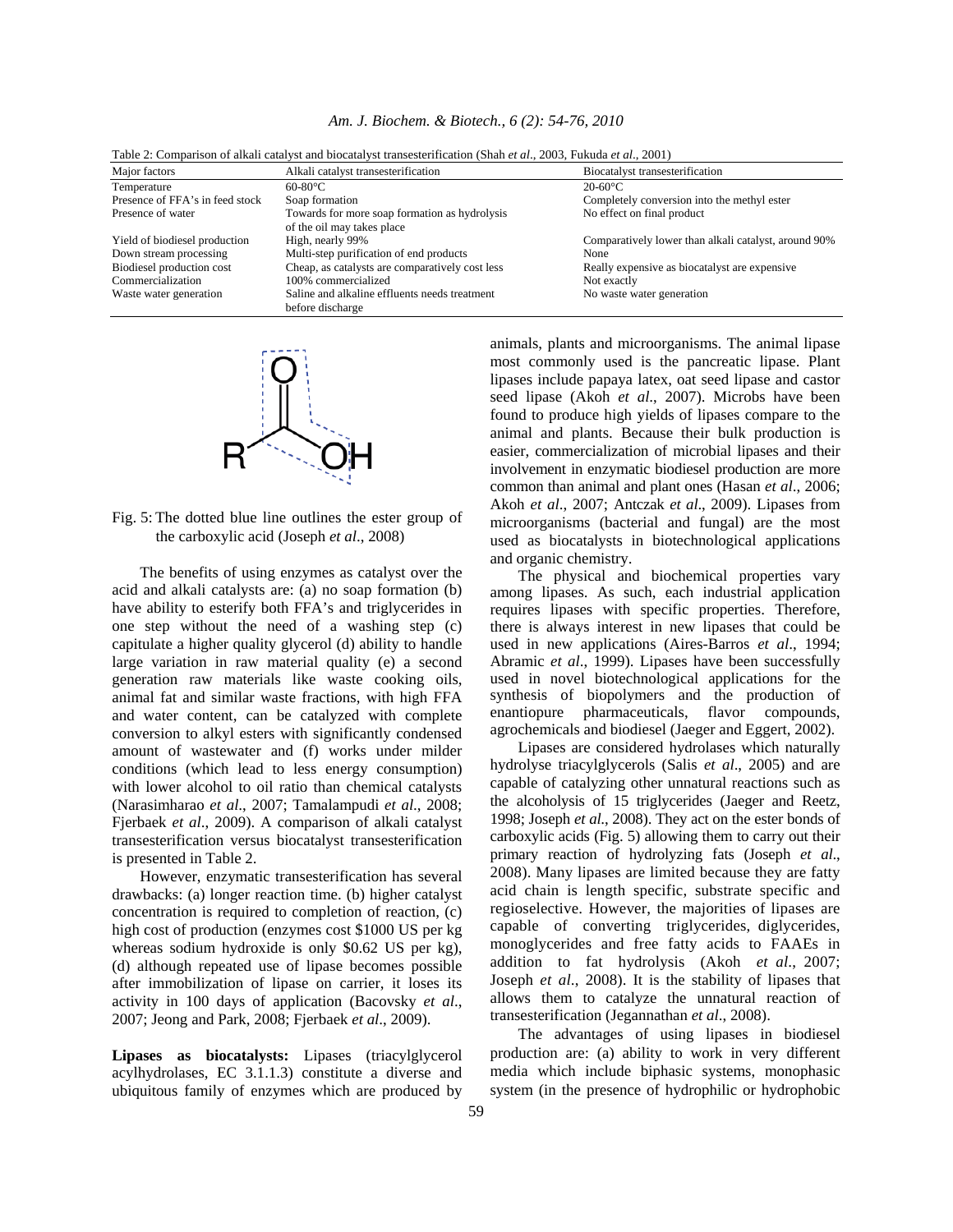solvents), (b) they are robust and versatile enzymes that can be produce in bulk because of their extracellular nature in most producing system, (c) many lipases show considerable activity to catalyze transesterification with long or branched chain alcohols, which can hardly be converted to fatty acid esters in the presence of conventional alkaline catalysts, (d) products and byproduct separation in down stream process are extremely easier, (e) the immobilization of lipases on a carrier has facilitated the repeated use of enzymes after removal from the reaction mixture and when the lipase is in a packed bed reactor, no separation is necessary after transesterification and (f) higher thermostability and short-chain alcohol-tolerant capabilities of lipase make it very convenient for use in biodiesel production (Bacovsky *et al*., 2007; Kato *et al*., 2007; Robles *et al*., 2009).

 The limitations of using lipases in biodiesel production include: (a) significant cost, (b) the risk that glycerol inhibits the lipase by covering it, due to its accumulation in the reaction mixture; (c) initial activity may be lost because of volume of the oil molecule (Marchetti *et al*., 2008; Robles *et al*., 2009). However, more research is needed in order to be able to use modified lipase on a large scale.

**Microbial lipases:** Microbial lipases come from a variety of sources. Gupta *et al*. (2004) referenced 38 distinct bacterial sources from which common lipase are derived. The microbes that have been suggested for biodiesel production include: *Aspergillus niger*, *Bacillus thermoleovorans*, *Burkholderia cepacia*, *Candida antarctica*, *Candida cylindracea*, *Candida rugosa*, *Chromobacterium viscosum*, *Fusarium heterosporum*, *Fusarium oxysporum*, *Getrichum candidum Humicola lanuginose*, *Oospora lactis*, *Penicillium cyclopium*, *Penicillium roqueforti*, *Pseudomonas aeruginosa*, *Pseudomonas cepacia*, *Pseudomonas fluorescens*, *Pseudomonas putida*, *Rhizomucor miehei*, *Rhizopus arrhizus*, *Rhizopus chinensis Rhizopus circinans*, *Rhizopus delemr*, *Rhizopus fusiformis*, *Rhizopus japonicus* NR400, *Rhizopus oryzae*, *Rhizopus stolonifer* NRRL1478, *Rhodotorula rubra*, *Saccharomyces cerevisiae*, *Staphylococcus hyicus*, *Thermomyces la*n*ugi*n*ose*  (Akoh *et al*., 2007; Fjerbaek *et al*., 2009).

 Of these microorganisms, *Candida antarctica*, *Candida rugosa*, *Pseudomonas cepacia*, *Pseudomonas fluorescens*, *Rhizomucor miehei*, *Rhizopus chinensis*, *Rhizopus oryzae* and *Thermomyces lanuginosa* have produced the most effective lipases for transesterification (Vasudevan and Briggs, 2008). *Ca*n*dida a*n*tarctica* displayed high activity in methanolysis and ethanolysis but showed a lower conversion yield for other alcohols. Methanolysis using *Candida antarctica* in solvent free environment resulted in a 90% conversion in majority of studies. Ethanolysis using *Candida antarctica* in a solvent free medium resulted in 82% conversion (Mittelbach, 1990). Rodrigues *et al*. (2008) reports that the conversion yield decreases proportionally to the increase in carbon length of the alcohol. *Candida antarctica* gave a 90% conversion in methanolysis involving a tert-butanol solvent but only a 45% conversion in butanolysis in a solvent free medium (Salis *et al*., 2005; Li *et al*., 2006).

 Methanolysis and ethanolysis in the absence of a solvent using *Pseudomonas cepacia* gave a 67% and 65% conversion respectively (Noureddini *et al*., 2005). Butanolysis of *Pseudomonas cepacia* in a solvent free medium gave a conversion yield of 100% (Salis *et al*., 2005). According to Rodrigues *et al*. (2008) *Rhizomucor miehei* presented the highest conversion yield in butanolysis over shorter chained alcohols. In a solvent free medium the butanolysis resulting in a 99% conversion (Salis *et al*., 2005). *Thermomyces lanuginosa* showed the highest conversion in methanolysis. Reactions with ethanol, propanol and butanol showed no significant variations (Rodrigues *et al*., 2008). Methanolysis in a tert-butanol solvent gave an 85% conversion (Li *et al*., 2006). The combination of two or more lipases has also been suggested in order to lower cost and optimize conversion. Li *et al*. (2006) used a combination of *Candida antarctica* and *Thermomyces lanuginosa* and obtained a 95% conversion in methanolysis using a *tert*-*butanol* solvent. Lee *et al*. (2002) was successful in using a combination of *Rhizopus oryzae* and *Candida rugosa*.

 The lipases produced by organisms can be used in various application sectors in different form: extracellular or intracellular (immobilized and regiospecific). Extracellular lipase refers to the use of the enzyme that has been previously extracted from the producing organism and purified. Intracellular lipase refers to the use of the enzyme while it is still contained in the producing organism (Robles *et al*., 2009). Both extracellular and intracellular lipase can be immobilized on a solid support (Jegannathan *et al*., 2008). Lipases can also be regiospecific which means they only act on specific bonds of the triglyceride molecule (Robles *et al*., 2009).

**Extracellular lipase:** Microbial lipases are mostly intracellular which can be produced by submerged fermentation or solid state fermentation. The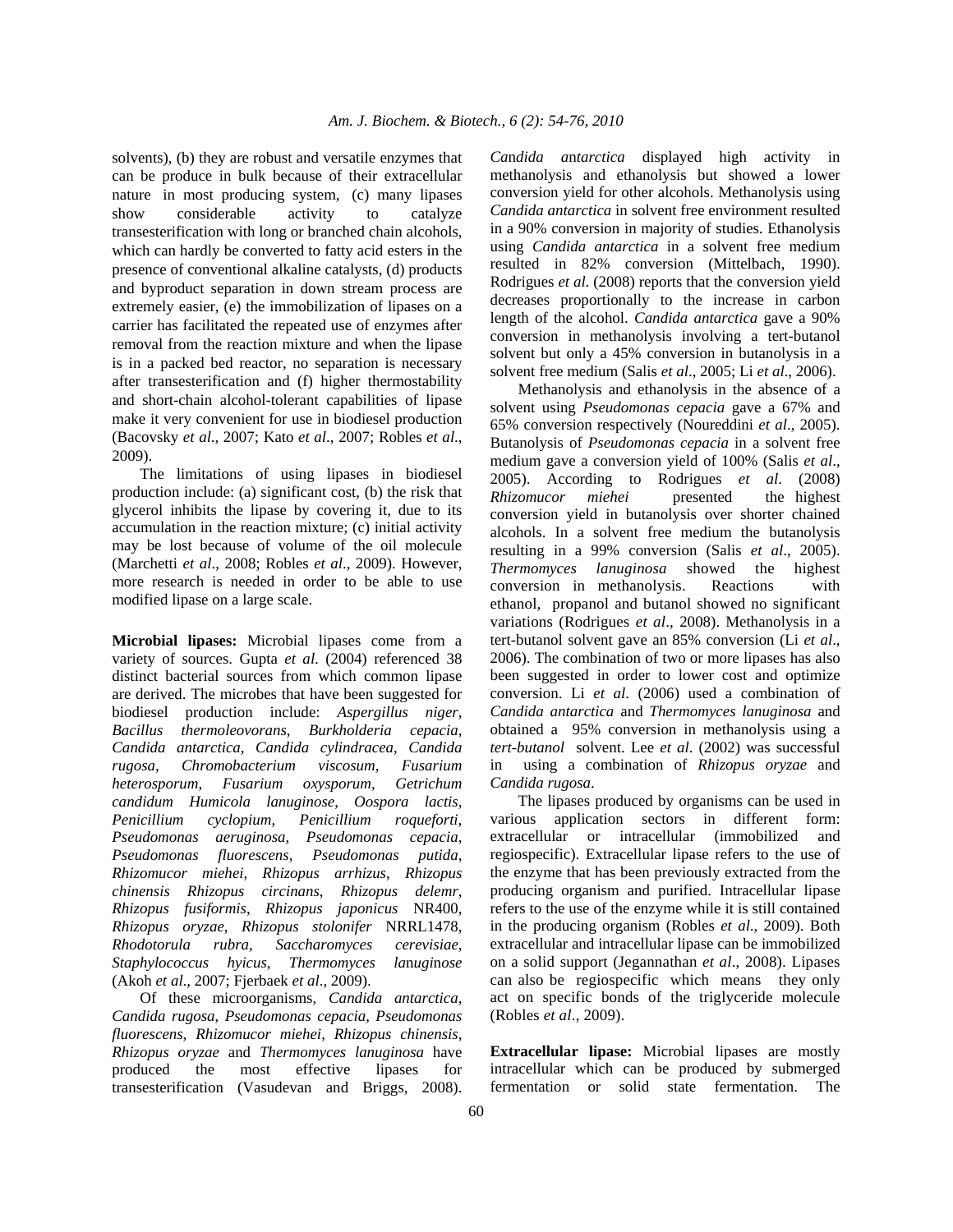fermentation process is followed by purification steps as a certain degree of purity simplifies their successful usage as biocatalysts (Balaji and Ebenezer, 2008; Barberis *et al*., 2008). The important purification step for producing extracellular lipase is a complex process and it depends on the origin and structure of the lipase (Palekar *et al*., 2000; Saxena *et al*., 2003). The large scale production of extracellular lipases should be economical, fast, easy and efficient. Unfortunately, the cost of novel purification technologies is higher (Bandmann *et al*., 2000; Joseph *et al*., 2008). The majority of immobilized lipases that are commercially available are extracellular (Robles *et al*., 2009). The most commonly used ones are: Novozym 435 which is lipase from *Candida antarctica*, Lipzyme RM IM which is lipase from *Rhizomucor miehei* and Lipozyme TL IM which is lipase from *Thermomyces lanuginosus*  (Robles *et al*., 2009).

**Intracellular lipase:** The biggest issue with enzymatic biodiesel production is the cost of enzymes. Thus, eliminating the costly step (the purification needed for extracellular lipases) has led to using whole cells as biocatalysts. Direct use of compact cells for intracellular production of lipases or fungal cells immobilized within porous biomass support particles as a whole biocatalyst represents an attractive process for bulk production of biodiesel and polyesters (Iftikhar *et al*., 2008). The utilization of lipase while still contained in the cells is referred to as intracellular lipase (Robles *et al*., 2009). Some microorganisms are able to be spontaneously immobilized on certain supports. This eliminates the costly purification step and the need for an extended immobilization process, which is necessary with extracellular lipase (Fukuda *et al*., 2001). Using intracellular lipases as opposed to extracellular lipasess slows down the transesterification process (Robles *et al*., 2009), although their use increases the conversion efficiency since the lipase is relatively stable (Klibanov, 1983; Ranganathan *et al*., 2008). Only a handful of microorganisms have been used as whole cell biocatalysts: *Candida antarctica*, *Rhizopus chinensis*, *Rhizopus oryzae* and *Saccharomyces cerevisiae*, with the latter being the least popular option (Fukuda *et al*., 2008; 2009; Robles *et al*., 2009). It has been shows that *Rhizopus oryzae* whole cells can efficiently catalyze the methanolysis of vegetable oils and *Rhizopus chinensis* whole cells are efficient in transesterification of short chain fatty acids (Qin *et al*., 2008). In comparison with *Ca*n*dida antarctica*, *Candida rugosa*, *porcine pancreas* and *Pseudomonas cepacia*, *Rhizopus chinensis* showed the highest catalytic ability in the transesterification of

soybean bean in a solvent free system (Qin *et al*., 2008).

**Immobilization of lipase:** Immobilization of lipase is the attachment of the enzyme onto a solid support or the confinement of the enzyme in a region of space (Jegannathan *et al*., 2008). Immobilization can, also, be seen as the transformation of a mobile enzyme to an immobile one which overcomes the longer reaction time and/or the lower enantioselectivity (Klibanov, 1983; Kamori *et al*., 2000). Proper strategy for the development of lipase immobilization technology provides a number of important benefits including: (a) enzyme reuse, (b) easy of separation of product from enzyme and (c) the potential to run continuous processes via packed-bed reactors (Peilow and Misbah, 2001). In some cases, the activity and stability in terms of thermal, chemical and mechanical properties of the enzyme are, also, improved, thereby allowing their applications under harsher environmental conditions such as pH, temperature and organic solvents (Awang *et al*., 2007; Bhushan *et al*., 2008).

 In the specific example of transesterification for biodiesel production, the lipase can be easily separated from the triglyceride molecules, free fatty acids, glycerol and FAAEs which makes the biodiesel production economical feasible (Vasudevan and Briggs, 2008). Salah *et al*. (2007) found that the butanolysis of acetic acid gave a conversion of only 3% with free lipase and a conversion of 25% with immobilized lipase. It is, therefore, thought that immobilization helps overcome the inhibition of the acylacceptor.

 The cost of lipase makes up 90% of the total cost of enzymatic biodiesel production. A significant portion of that is associated with the use of expensive carrier or support materials. The chosen support system should be low cost and allows for sufficient mass transfer to optimize reaction efficiency (Dizge *et al*., 2009a). Search for cheaper support materials has been ongoing in order to reduce the overall cost of enzymatic biodiesel production (Robles *et al*., 2009). However, the choice of carrier molecule is not only dependent on its cost, but also its mechanical strength, microbial resistance, thermal stability, chemical durability, chemical functionality, hydrophobic/hydrophilic character and loading capacity (Malcata *et al*., 1990; Jegannathan *et al*., 2008).

 Both whole cells and extracellular lipases should be immobilized so that they resemble ordinary solidphase catalysts that are conventionally used in chemical reactions (Fukuda *et al*., 2001). Although there are over 100 specific immobilization techniques, all can be classified under four general techniques: (a) adsorption,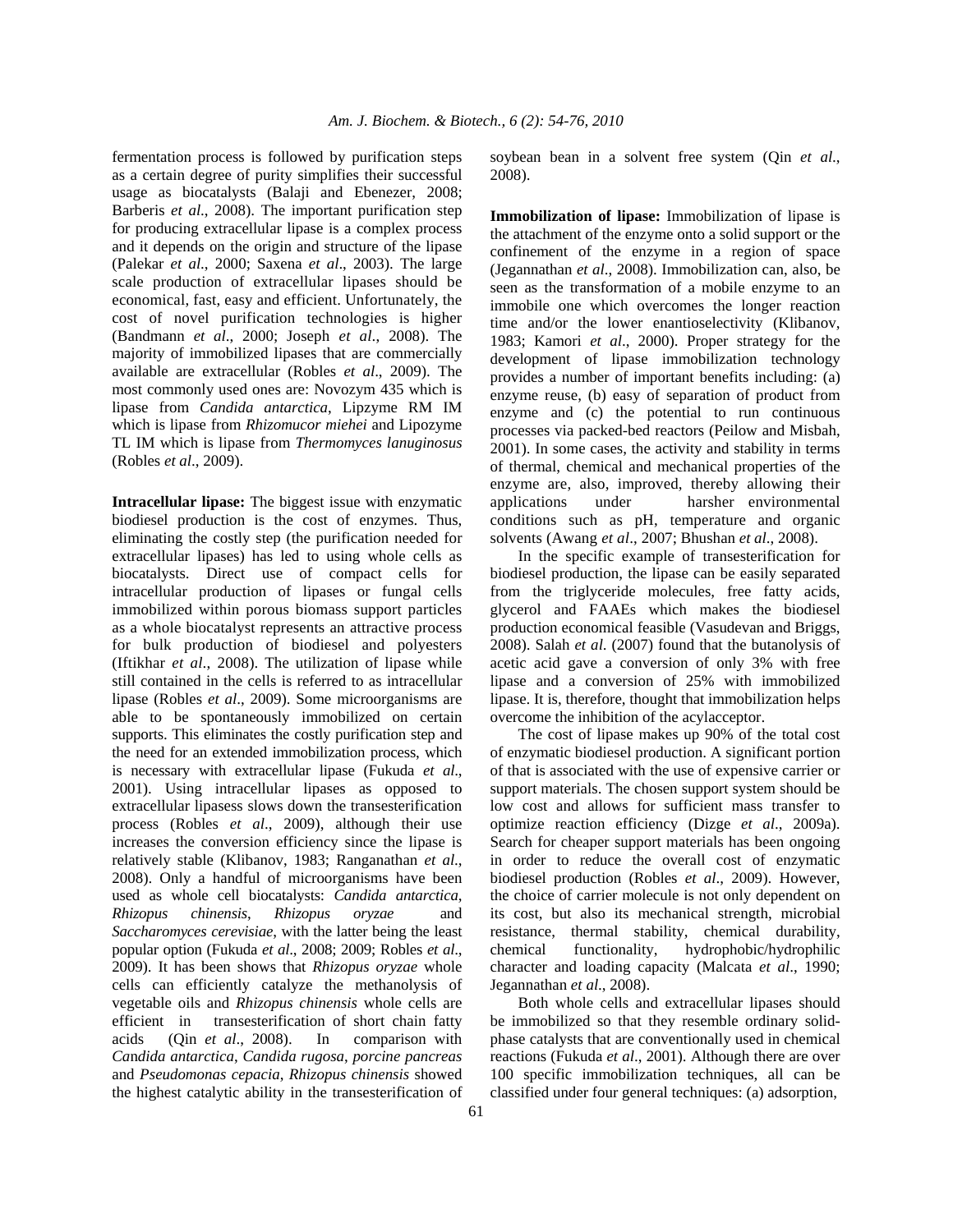

Fig. 6: Methods of enzyme immobilization (Illanes *et al*., 2008)

(b) cross linking, (c) entrapment and (d)encapsulation (Klibanov, 1983). Immobilization techniques commonly employed can also be either chemical or containment which involves the interaction of enzyme with a matrix through a chemical bond or an enzyme contained within restricted space as shown in Fig. 6 (Malcata *et al*., 1990; Illanes *et al*., 2008; Jegannathan *et al*., 2008).

 The basic chemical techniques include adsorption and cross linking while the basic physical techniques include entrapment and encapsulation (Vaidya *et al*., 2008; Nasratun *et al*., 2009). Each of these techniques involves different levels of complexity, enzyme activity and conversion efficiency but essentially any immobilization improves the technological properties of the enzyme (Klibanov, 1983). The selection of which technique to employ is dependent on process specifications for the catalyst including: desired enzyme activity, cost limitations and desired final properties of the immobilized lipase (Nasratun *et al*., 2009; Malcata *et al*., 1990). The biocatalyst properties are ultimately defined by the choice of immobilization strategy (Dizge *et al*., 2009b). It is important to note that all of these techniques can be employed for both extracellular and intracellular lipases (Klibanov, 1983).

**Adsorption:** Adsorption is the simplest and cheap method of immobilization. It is defined as the attachment of the enzyme to the surface of the more or less hydrophobic supports by combination of hydrophobic, Van der Waals, or electrostatic forces (Yong and Al-Duri, 1996; Fernandez-Lafuente *et al*., 1998). The most common carriers used in adsorption via weak forces include: Toyonite, celite, cellulose polyprolene, acrylic, silica gel, textile membranes, spherosil, sepharose, sephadex and siliconized glass (Malcata *et al*., 1990; Jegannathan *et al*., 2008). The most common carriers used when covalent bonds are employed are: Porous glass and ceramics, sand, cellulose, synthetic polymers and metallic oxides (Klibanov, 1983). This technique may have a higher

commercial potential because it is: (a) simpler, (b) less expensive, (c) no chemical additives are required; (d) there is large mass transfer rate of substrate and (e) can retain high catalytic activity (Fukuda *et al*., 2001: Gao *et al.,* 2006).

 The adsorption of lipase onto porous support may be one of the most widely employed ways used in continuously operated packed beds and stirred tank reactors, especially in large-scale operations (Gao *et al.,* 2006). The major limitations of adsorption is the risk of the enzyme being stripped off the support and enzyme loss has been reported near the end of the transesterification reaction when the amount of glycerol becomes high (Malcata *et al*., 1990; Jegannathan *et al*., 2008). The stability of the enzyme when adsorbed is very low, which makes the reuse of the enzyme difficult when compared to other immobilization methods (Jegannathan *et al*., 2008)

**Cross linking:** Cross linking is the act of chemically linking lipase molecules with one another through the use of reagents to form a more robust structure and it becomes attractive because the final preparation is basically pure protein with a high concentration of enzyme per unit volume (Malcata *et al*., 1990; Lopez-Serrano *et al*., 2002). The reagents used include gluteraldehyde, bisdiazobenxidine and hexamethylene diisocyanate, with the most commonly used being gluteraldehyde (Jegannathan *et al*., 2008). Immobilization in this fashion does not involve any matrices, cross linking occurs both intermolecularly and intramolecularly (Klibanov, 1983). The use of cross linked enzyme aggregates accelerates the rate of transesterficiation. Overall conversions have been found to be rather high (90%) but sometimes it is difficult to separate them from the reaction mixture because of their small size (Jegannathan *et al*., 2008).

**Entrapment:** Entrapment entails the capture of lipase within the inner cavities of a matrix of polymer, often a gel such as alginate (Cheetham *et al*., 1979; Malcata *et al*., 1990; Shtelzer *et al*., 1992; Illanes *et al*., 2008). Lipases that are immobilized by entrapment are more stable and display better activities than those immobilized by adsorption (Malcata *et al*., 1990). Gels and other polymers employed for entrapment can either be covalent or noncovalent. The most common gels used are: methylenebisacylamide, calcium alginate and kappacarrageenan (Klibanov, 1983). The procedure used to entrap the lipase is relatively simple, quite robust and easy to recover during continuous operation but the cost factor is not as low as adsorption (Meter *et al*., 2007). The biggest disadvantage to entrapment is the mass transfer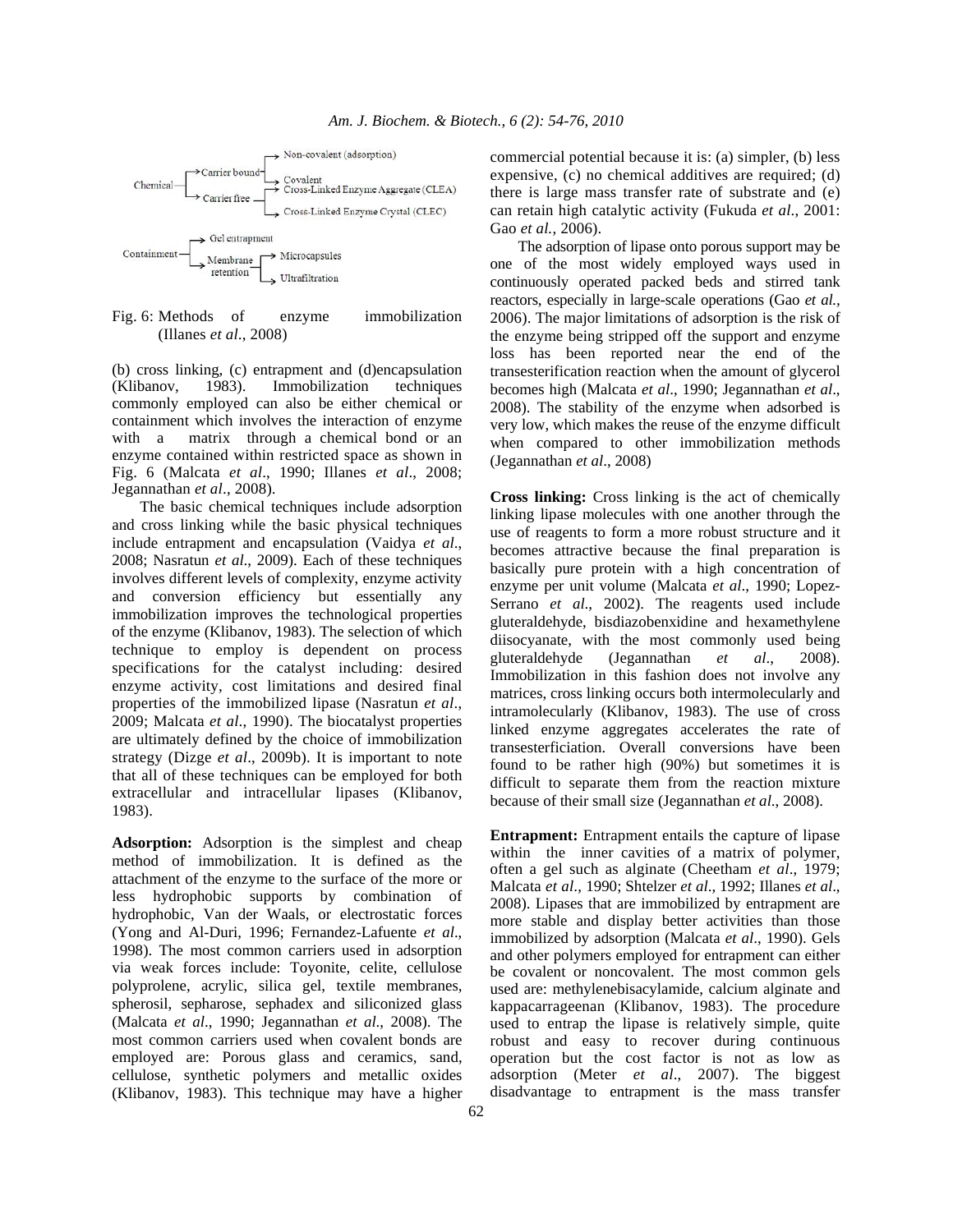limitation (Malcata *et al*., 1990). Because of the issues with mass transfer, the overall conversion is only approximately 65% which is lower than both adsorption and cross linking (Jegannathan *et al*., 2008).

**Encapsulation:** Encapsulation is relatively similar to entrapment, but encapsulation involves the confinement of the enzyme within a porous membrane such as small beads or capsules (Malcata *et al*., 1990) and successfully used for enzyme microencapsulating (Serralheiro *et al*., 1990; Vicente *et al*., 1994). The utilization of encapsulation allows for a separation of enzyme from the reaction mixture; it provides a cage which prevents the enzyme from leaking out, mixing with the reaction mixture and improves mass transfer (Khan and Vulfson, 2001). The conversion is to be low because of the limited permeability of the membrane which limits the lipases activity on large molecules such as triglycerides (Malcata *et al*., 1990). This also implies that the membrane may become clogged or a film layer may form, either of which would severely inhibit the reaction and decrease enzyme activity (Antczak *et al*., 2009; Fjerbaek *et al*., 2009).

**Properties of lipases: Lipase Specificity:** The specificity of a lipase refers to its regioselectivity for specific positions on the triglyceride molecule. Lipases can be classified according to their selectivity for the acyl position (regioselectivity) on the glycerol backbone (Chandler, 2001). Each lipase has been deemed one of three types: 1,3 specific, 2 specific, or non specific (Koskinen and Klibanov, 1996; Rahman *et al*., 2005). 1,3 specific lipases act primarily on the ester bonds on the extreme positions of the triglyceride molecule and rarely attack the middle ester bond. 2 specific lipases primarily attack the middle ester bond on the triglyceride molecule. Non specific lipases show no preference to the ester bonds they attack (Macrae, 1983). The most common 1,3 specific lipases are *Rhizopus oryzae*, *Thermomyces lanuginosus*, *Aspergillus niger*, *Rhizopus delemar* and *Rhizomucor miehei* (Shimada *et al*., 1997; Fukuda *et al*., 2001; Lanser *et al*., 2002; Robles *et al*., 2009). The only 2 specific lipase that has been mentioned in the literature is *Geotrichum ca*n*didum* which is not commonly used for transesterification (Macrae, 1983). The most commonly used non specific lipases are *Candida antarctica*, *Candida cylindracea*, *Candida rugosa*, *Pseudomonas cepacia and Pseudomonas fluorescens*  (Fukuda *et al*., 2001).

 Regioselective lipases were not believed to be applicable to biodiesel production since they do not act on all ester bonds of the triglyceride molecules. It was however, later discovered that they efficiently catalyze transesterification with yields often greater than 90%, exceeding the estimated 66% yield (Antczak *et al*., 2009). It was suggested that the reason for the unexpected high yield is spontaneous acyl migration (Fukuda *et al*., 2001). It was later verified by thin layer chromotography, that acyl moities migrate from the 2 position to either the 1 or 3 positions on the partial triglyceride in aqueous environments (Fukuda *et al*., 2009). In order to promote acyl migration and, therefore, reaction productivity, it has been suggested to use polar immobilization supports and to add silica gel to the reaction mixture (Akoh *et al*., 2007; Robles *et al*., 2009).

**Lipase Stability:** The stability of the lipase without loosing its catalytic activity is the most important enzymatic characteristics when used in biodiesel synthesis (Moreira *et al*., 2007; Zheng *et al*., 2009). The environment in a reactor is often more harsh for the enzyme than when *i*n *vivo* since enzymes are known to be more stable in their natural cell environment. Therefore, many enzymes do not remain stable when used industrially. The higher temperature, inactivating impurities and aggressive surfaces of the reactors assist in enzyme deactivation and inhibition (Klibanov, 1983). In addition to mechanical forces, lower chain alcohols, the by-product glycerol, water content and high alcohol to oil ratios can also cause destabilization and deactivation of the enzyme (Malcata *et al*., 1990; Marchetti *et al*., 2007; Robles *et al*., 2009). The loss of enzyme activity over time is often a result of thermal degradation and alcohol inhibitions (Torres *et al*., 2008). Methods that have been suggested to improve lipase stability include: Genetic engineering, molecular biology, chemical modification, physical treatments, immobilization techniques and reaction and reactor engineering (Malcata *et al*., 1990; Reetz, 2002; Mateo *et al*., 2007; Illanes *et al*., 2008).

**Recovery and reuse:** Competency of reuse and recycling of lipase is crucial factor in enzymatic biodiesel production as the high price of lipase enzymes is one of the constrains. In order to decrease the cost, enzymes must be reused while maintaining a high level of activity. Enzyme immobilization is an important approach that could be used as a tool to improve and optimize operation stability, activity and selectivity which allows the enzyme to study under harsher environmental condition and also provides their separation from the reaction mixture without filtration in case of packed bed reactor (Fernandez-Lafuente *et al*., 1998; Bhushan *et al*., 2009; Gao *et al.,* 2006).) and,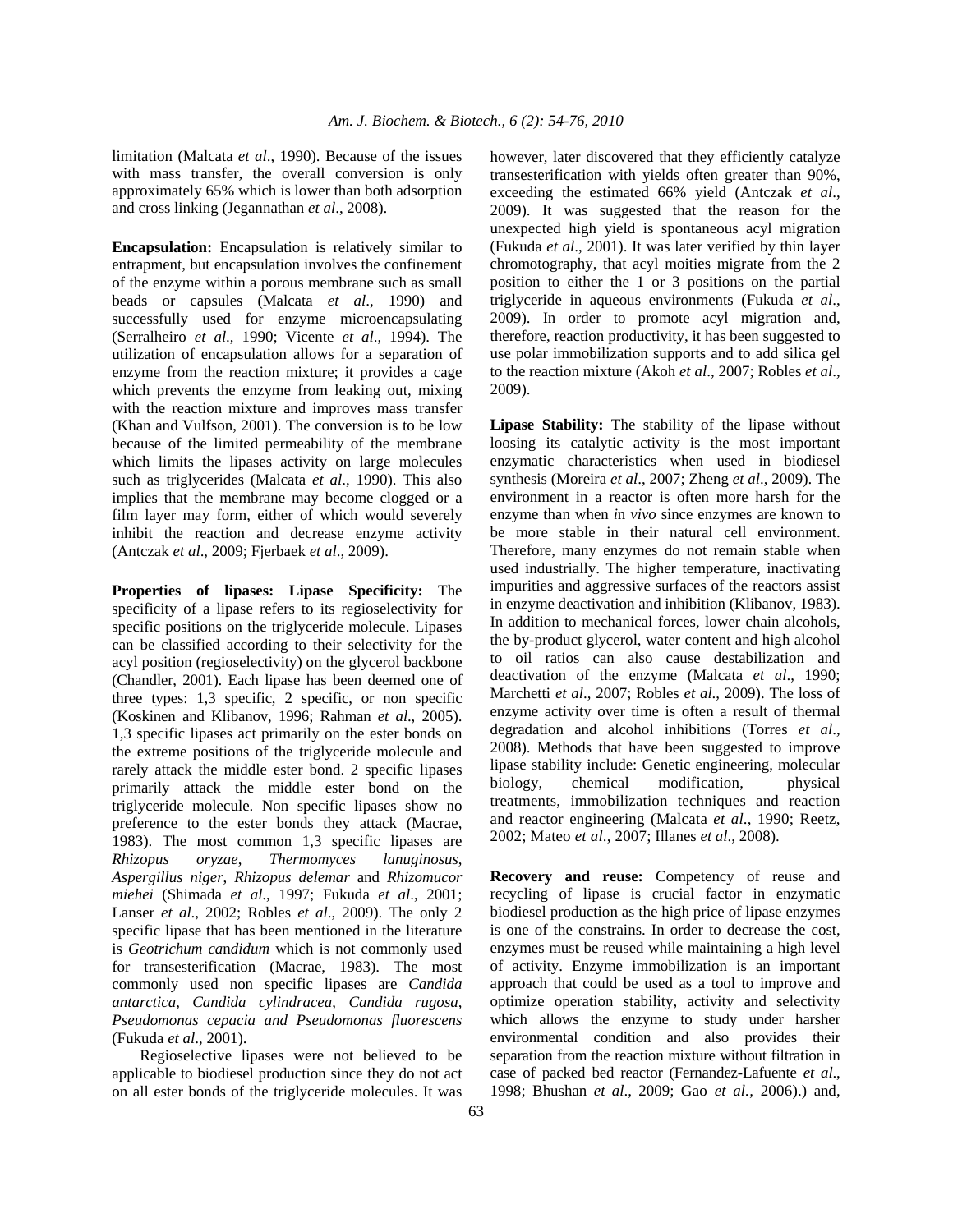hence, could lead to more favorable economical benefits. It is the cultivation method and strength of immobilization matrix which ultimately decides the longevity and durability of the enzyme (Fukuda *et al*., 2009; Robles *et al*., 2009). Stepwise addition of the alcohol (if inhibiting) has been shown to decrease the deactivation of the enzyme and, therefore, increase longevity. Stepwise addition of methanol in the transesterification of olive oil allowed for the repeated use of enzyme and the conversion rate was maintained over 85% after eight cycles (Lee *et al*., 2002). The use of solvents has been suggested to increase stabilization of the enzyme and, therefore, allows it to be used more times. It was demonstrated that a pretreatment of gluteraldehyde increased the longevity of enzymes (which normally decreased to a yield of 50% after 6 cycles of use) to yield over 70% over several cycles (Fukuda *et al*., 2008). Several cases have shown that the washing of the lipase between uses helps to increase its longevity. Li *et al*. (2007) washed immobilized lipase with tert-butanol between uses and found no obvious lose in FAAE yield even after 200 cycles of use. Huang *et al*. (2010) reported positive results using tertbutanol as a wash between cycles. The use of isopropanol allowed the reuse of the enzyme for 5 cycles with conversion over 80% (Lee *et al*., 2008). The use of hexane as a wash between cycles proved inefficient, only keeping the lipase sufficiently active for three cycles (Salah *et al*., 2007).

**Factors affecting enzymatic transestrification:** There are several factors which affect the rate at which transesterification proceeds and the ultimate yield of biodiesel. These include: (a) selection of alcohol, (b) use of solvents, (c) lipase pretreatments, (d) alcohol to oil molar ratio, (e) water activity/content of the system and (f) reaction temperature.

**Selection of alcohol:** There are a number of different compounds that have been deemed acceptable acyl acceptors for transesterification. Methyl acetate and ethyl acetate have both been seen as appropriate acyl acceptors (Xu and Wu, 2003; Modi *et al*., 2007), but have also been found to be much more expensive than the more commonly used alcohols (Vasudevan and Briggs, 2008; Robles *et al*., 2009). The use of these two acyl acceptors also results in the production of a byproduct other then glycerol (Xu and Wu, 2003). Primary, secondary, straight chained and branched alcohols can all be employed in the transesterification reaction (Fukuda *et al*., 2001). Longer chain alcohols have also shown their effectiveness; however they give lower yields than methanol (Coggon *et al*., 2007). The

most commonly used alcohols are: methanol, ethanol, propanol, iso-propanol, 2-propanol, n-butanol and isobutanol (Iso *et al*., 2001; Antczak *et al*., 2009; Varma and Madras, 2010). Alcoholysis of triolein using *Pseudomonas cepacia* was carried out in a solvent free medium with a multitude of alcohols. Methanol showed a 40% conversion, ethanol showed a 93% conversion, propanol showed a 99% conversion, 1-butanol showed a 99% conversion, 2-butanol showed a 83% conversion, 2-methyl-1-propanol showed a 99% conversion and a mixture of pentanol isomers resulted in 99% conversion (Salis *et al*., 2005).

 Even though the lower linear alcohols (methanol and ethanol) are seen as the only realistic and economically feasible options, they found to be liable for deactivation and inhibition of immobilized lipase (Chen and Wu, 2003; Samukawa *et al*., 2000). It was reported that lipase was deactivated by the insoluble methanol that existed as drops in the oil or fat (Salis *et al*., 2005; Al-Zuhair *et al*., 2007). Inaddition, the hydrophilic by-product glycerol get adsorbed easily onto the surface of the immobilized lipase as it is insoluble in the oil which also surplus the inactivation of lipase activity and its operational stability (Kumari *et al*., 2009).

 The degree of deactivation is estimated to be inversely proportional to the number of carbon atoms in the alcohol which means that methanol is the most deactivating alcohol (Chen and Wu, 2003; Ranganathan *et al*., 2008). It is also thought that the rate of the transesterification reaction using lipase increases with the length of carbon chain of the alcohol, implying that the use of ethanol over the use of methanol increases the rate of the transesterification reaction (Antczak *et al*., 2009). The majority of the methanol today originates from fossil fuels sources whereas the majority of ethanol is derived from renewable sources (Fjerbaek *et al*., 2009). With the increase in world ethanol production, the price of ethanol is expected to decrease which suggests that ethanol is the best choice of acyl acceptor (Ranganathan *et al*., 2008) and potentially methanol with time is the realistic choice for enzymatic transesterification for biodiesel production on commercial scale (Fjerbaek *et al*., 2009).

 Two solutions have been suggested to overcome the inhibiting effects of lower chained alcohols: (a) stepwise addition of the alcohol or the sequential addition of alcohol aliquots (Shimada *et al*., 1997; 2002; Watanabe *et al*., 2002; Soumanou and Bornscheuer, 2003; Matassoli *et al*., 2009) and (b) the use of solvents (Nelson *et al*., 1996; Mittelbach, 1990; Modi *et al*., 2007). Stepwise addition of alcohol is most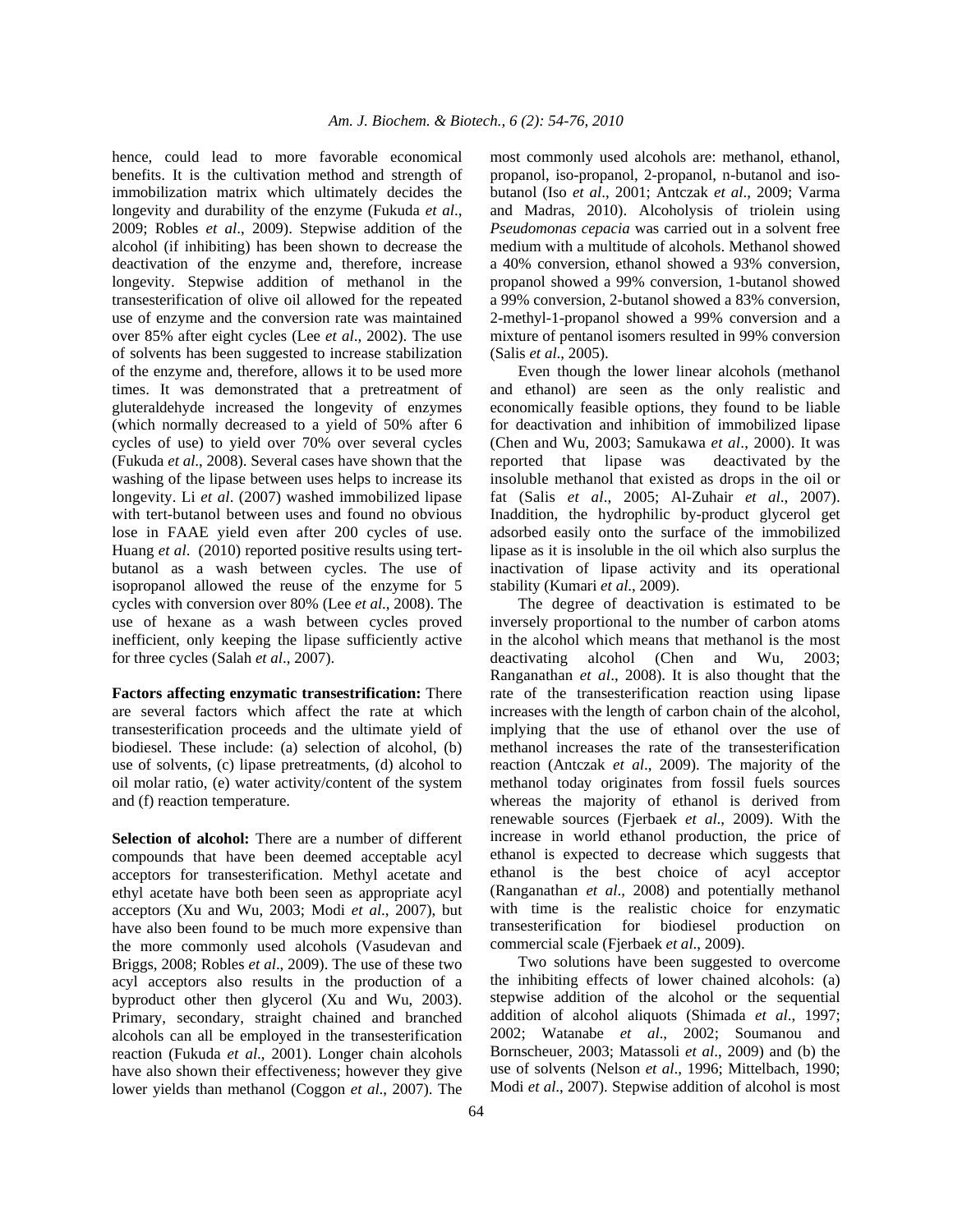commonly used for methanol since ethanol inhibition has a much smaller effect than methanol inhibition. Little to no deactivation has been noticed when a methanol to oil molar ratio below 3 is used or an ethanol to oil ratio below 11 is used (Robles *et al*., 2009). Lee *et al*. (2008) reported a 98.92% conversion of stepwise addition of methanol and a 65% conversion when methanol was added in batch in methanolysis of olive oil. Bernardes *et al*. (2007) found a similar trend in the transesterification of soybean oil and ethanol using Lipozyme RM IM. Inhibition can also be masked by using extremely high amounts of enzyme. However, this solution is impractical since it would drastically increase the cost of production (Fjerbaek *et al*., 2009). The choice of lipase also has an effect on inhibition. Lipases sourced from *Pseudomonas* have shown more resistance to alcohol inhibition than lipases from *Thermomyces lanuginosus* and *Rhizomucor miehei*  (Fjerbaek *et al*., 2009).

**Use of solvents:** Inhibition by lower chained alcohols is often due to alcohol insolubility. Solvents are used to protect the enzyme from denaturation by alcohol by increasing alcohol solubility (Kumari *et al*., 2009). The solvent can also increase the solubility of glycerol which is beneficial since the byproduct can coat the enzyme and inhibit its performance (Royon *et al*., 2007). The use of a common solvent for the reactants and products not only reduces enzyme inhibition but also ensures a homogeneous reaction mixture, reduces the reaction mixture viscosity and stabilizes the immobilized enzyme (Ranganathan *et al*., 2008; Fjerbaek *et al*., 2009). This is beneficial because homogeneous reaction mixture decreases problems associated with a multiple phase reaction mixture and a reduced viscosity reduces mass transfer problems around the enzyme (Fjerbaek *et al*., 2009). The use of solvents significantly increases the reaction rate in comparison to solvent free systems (Vasudevan and Briggs, 2008).

 The most common solvents used in transesterification are hydrophobic organic ones: hexane, isooctane, n-heptane, petroleum ether, cylohexane, 2-butanol and tert-butanol (Holmberg and Hult, 1990; Nelson *et al*., 1996; Soumanou and Bornscheuer, 2003; Ghamguia *et al*., 2004; Lara and Park., 2004; Coggon *et al*., 2007). Tert-butanol is the most popular among all these solvents (Li *et al*., 2006). It is only moderately polar, has stabilizing effects on the enzyme and is not easily influenced by the polarity of other solvents (like water) or by any of the reactants or products (Fjerbaek *et al*., 2009). Tert-butanol and 2 butanol have been suggested as treatments for the regeneration of deactivated lipase (Robles *et al*., 2009).

Tert-butanol has been tested as an effective solvent in several cases. Methanolysis conversion using *Candida antarctica* was increased when tert-butanol was added to the system (Royon *et al*., 2007). *Thermomyces lanuginosa* used for methanolysis produced a 10% conversion in a solvent free system which was increased to 75% when tert-butanol was added to the system (Li *et al*., 2006). Qin *et al*. (2008) tested various solvents and determined n-heptane to be the most efficient when *Rhizopus chinensis* was used for the methanolysis of soybean oil. The conversion was 73.4% when acetone was used, 65.8% when tert-butanol was used, 71.1% when cyclohexane was used, 73.5% when petroleum ether was used, 76.5% when n-hexane was used, 82.4% when isooctane was used and 84.2% when n-octane was used.

 The use of solvents has become a recognized solution for reducing inhibitory effects of lower chained alcohols. However, several disadvantages of the use of solvents have been identified (Ranganathan *et al*., 2008). These include: (a) solvent must be separated from the final desired product (biodiesel) which requires addition processing (Vasudevan and Briggs, 2008), (b) the use of organic solvents can compromise safety since they are generally volatile and hazardous and (c) reactor volumes must also increase to compensate for the additional volume of solvent added to the reaction mixture. All of these disadvantages of using solvents could ultimately lead to increased capital and running costs of biodiesel production (Fjerbaek *et al*., 2009).

 Enzymatic transesterification for biodiesel production has been also studied in absence of solvent by various researchers. Kose *et al*. (2002) investigated the alcoholysis of the refined cotton seed oil with primary and secondary alcohols in the presence of an immobilized enzyme from *Candida antarctica* in a solvent-free medium and found the yield of methyl ester to be 72 and 94%, respectively. Selmi and Thomas (1998) studied the ethanolysis of sunflower oil with immobilized 1,3 specific *Mucor miehei* lipase in a solvent-free medium with methyl ester and reported a yield of 83%.

**Lipase pretreatment:** Pretreatment of immobilized lipase often involves soaking the enzyme in a medium prior to use in the transesterification reaction. This pretreatment is believed to minimize the deactivation of the enzyme which is most commonly due to the use of lower chained alcohols (Ranganathan *et al*., 2008). Pretreatment in a polar organic solvent is thought to transform the enzymes hydrophobic closed active site to a hydrophobic open active site, thus enhancing its activation (Jegannathan *et al*., 2008).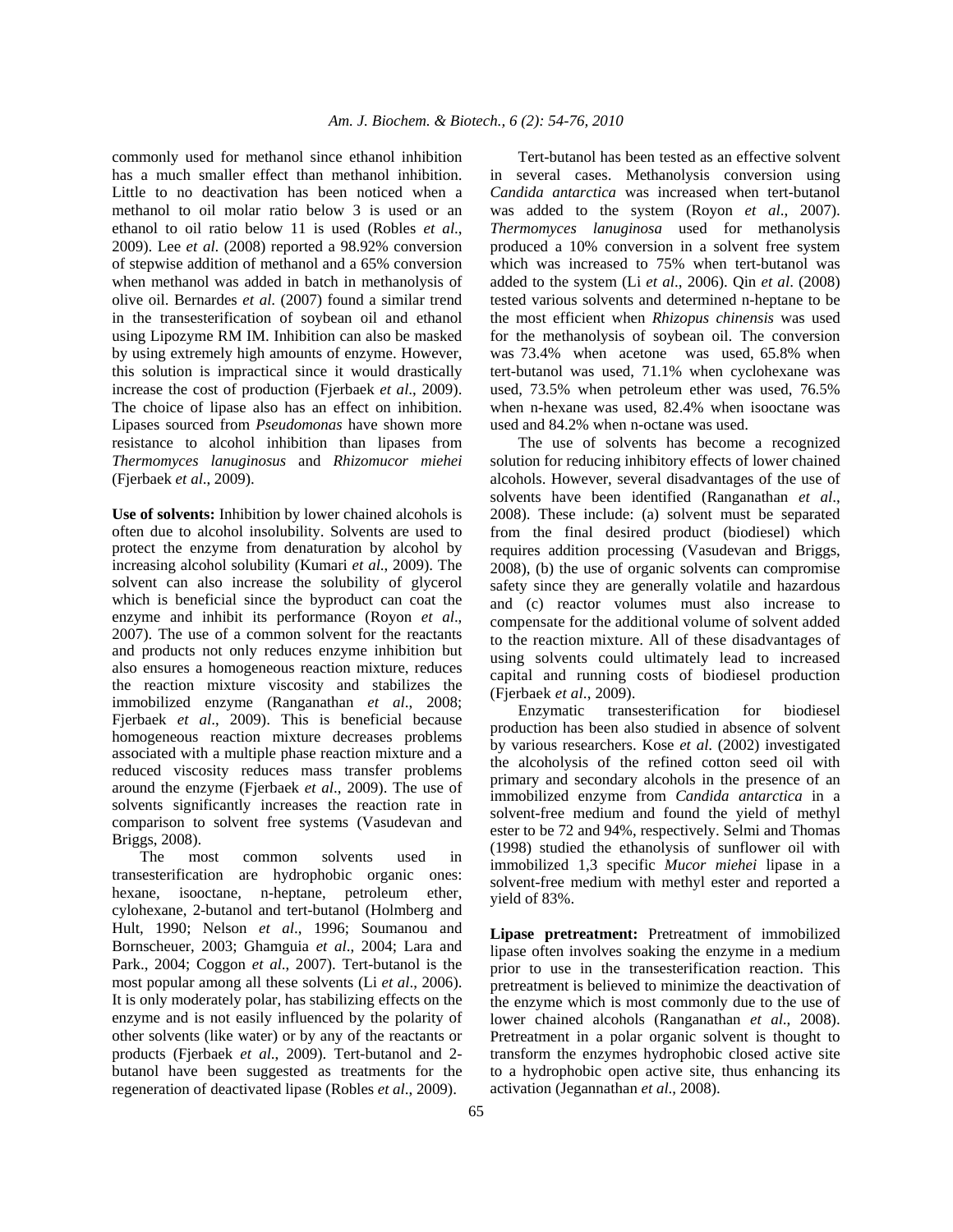Pretreatment mediums that have been employed on a small scale include: Isopropanol, methyl oleate, tert-butanol and the feedstock employed for the transesterification reaction (Fjerbaek *et al*., 2009). The pretreatment of immobilized *Candida antarctica* lipase in isopropanol showed an increased FAAE conversion over the no pretreatment (Jegannathan *et al*., 2008). Samukawa *et al*. (2000) reported on the pretreatment of immobilised *Candida Antarctica* lipase enzyme preincubated in methyl oleate for 0.5 h and subsequently in soybean oil for 12 h to reduce the deactivation of the lipase. They observed a methyl ester yield of 97% within 3.5 h of the stepwise addition of 0.33 mol equivalent of methanol at 0.25-0.40 h intervals which was maintained even after 20 cycles of methanolysis.

 The methanolysis of soybean oil progressed much more rapidly when the immobilized *Candida antarctica*  lipase was preincubated in methyl oleate for 30 min and subsequently in the soybean oil for 12 h (Fukuda *et al*., 2001). In both cases, the inhibitory effects of lower chained alcohols were reduced and relatively high FAAE conversions were reached (Ranganathan *et al*., 2008). To further stabilize *Rhizopus oryzae* cells, a gluteraldehyde treatment was employed. Without the treatment of the cells in a 0.1% glutaraldehyde solution conversion levels dropped to 50% after its sixth reuse whereas with the treatment, the conversion level was maintained above 70% after six cycles were completed (Ranganathan *et al*., 2008).

 The pretreatment of immobilized enzymes has shown to be beneficial in small scale transesterification reactions but has yet to be used in large scale processes. It is predicted that a pretreatment would have a significant impact when batch reactors are used, but have little to no impact when continuous reactors are used (Fjerbaek *et al*., 2009). It is important to note that the use of a medium for pretreatment could greatly impact the overall cost of biodiesel production.

**Alcohol to substrate molar ratio:** A molar excess of alcohol to oil is needed for the transesterification reaction to proceed at a reasonable rate. Generally, the greater the molar ratio of alcohol to oil the faster the reaction rate, as long as the alcohol is soluble in the reaction mixture (Antczak *et al*., 2009). When a portion of the alcohol remains insoluble (in excess) it forms droplets which coat the enzyme causing ite deactivation. Many authors stressed that the alcohol employed in transesterification must be completely dissolved (especially methanol) implying that there is an optimum alcohol to oil molar ratio which allows for the fastest reaction rate (Jeong and Park, 2008). However, in enzyme-catalyzed methanolysis, this alcohol solubility is the limiting factor since it greatly impacts the activity of the enzyme as methanol concentration increases in solvent free reactions (Iso *et al*., 2001; Kose *et al*., 2002; Chen *et al*., 2006).

 As a guideline, if the alcohol has less than three carbons it is likely to inhibit the lipase enzyme since its solubility is less than the stoichiometric ratio. Methanol and ethanol typically are soluble at 1/2 and 2/3 of their stoichiometric amounts respectively. Alcohols with greater than three carbons typically do not cause any inhibition since they often dissolve in the feedstock in their stoichiometric ratios (Shimada *et al*., 2002; Robles *et al*., 2009). In an organic solvent reaction, an excess amount of alcohol is needed in order to achieve a satisfactory reaction rate and a FAAE yield. Typically, in a solvent system, methanol to oil molar ratios should be in the range of 3:1 - 6:1 (Matassoli *et al*., 2009).

 It has been suggested by many researchers that alcohol need to be added in a stepwise manner in a solvent free system so that inhibition of the enzyme is minimized (Selmi and Thomas, 1998; Kose *et al*., 2002; Vasudevan and Briggs, 2008). When methanol is employed in a solvent free system, any molar ratio of methanol to oil above 3:1 will cause significant inhibition of the enzyme (Antczak *et al*., 2009). It has been noticed that higher ratios of alcohol to oil can be employed when ethanol is used since it results in lower enzyme inhibition. In a solvent free system, inhibitory effects only become significant when an ethanol to oil ratio over 11:1 was used in the ethanolysis of fish oil using a lipoprotein lipase (Robles *et al*., 2009; Munio *et al*., 2008).

 Salis *et al*. (2005) experimented with ratios of 3:1, 6:1, 9:1 and 12:1 in the butanolysis of triolein with *Pseudomonas cepacia*. The best ratios were found to be 3:1 and 6:1, both reached 100% conversion after 4 h. Ratios of 9:1 and 12:1 resulted in 100% conversion after 5 and 6 h. Jeong and Park (2008) evaluated the effect of methanol to rapeseed oil between 1:1 and 6:1 using *Candida antarctica*. It was determined that any ratio between 2:1 and 5:1 resulted in a high conversion and any ratio above 6:1 reduced conversion. However, it is important to realize that the optimum alcohol to oil molar ratio is vastly dependent on the individual system employed and the alcohol, feedstock and enzyme used.

**Water activity/content:** The amount of water in the reaction mixture is an important factor in enzymatic transesterification since it has an impact on both the reaction rate and FAAE yield. Water is essential in order to maintain the specific three dimensional structure of the enzyme (Lu *et al*., 2009).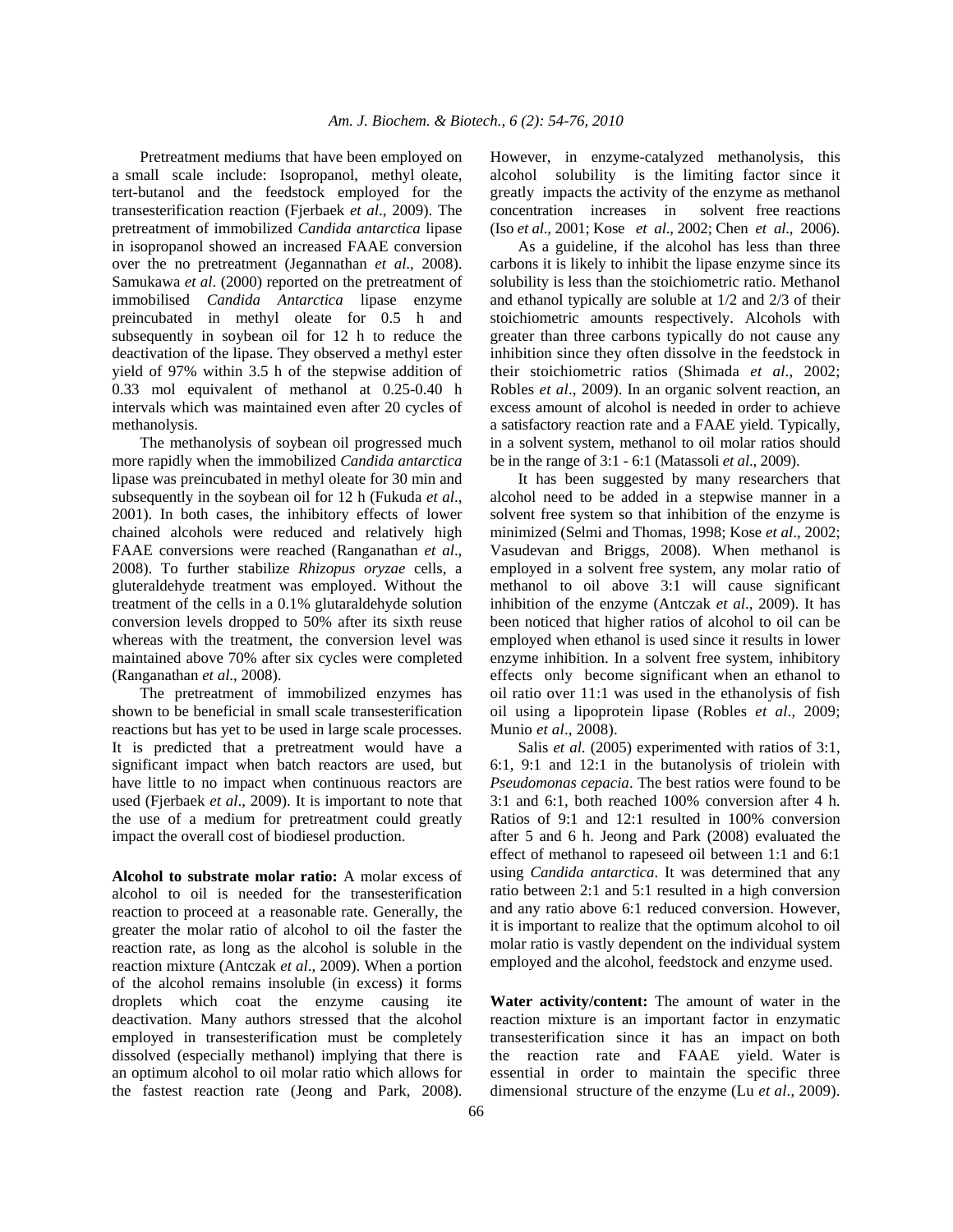The water content of a reaction mixture is expressed as water activity, or more commonly percentage concentration (Antczak *et al*., 2009). Biocatalysts often require a minimum amount of water present to maintain their activity (Jegannathan *et al*., 2008). Unmasking and restructuring of the active site of lipase can be possible in the presence of oil-water inferface as lipase activity generally depends on the available interfacial area.

 The optimum water content minimizes hydrolysis and maximize enzyme activity for the transesterification reaction (Noureddini *et al*., 2005; Jegannathan *et al*., 2008) even if it is employed with lower chained alcohols (Akoh *et al*., 2007). The optimal water content is ultimately dependent on the system used, feedstock used, source of lipase, immobilization technique, enzyme stability and type of alcohol used (Jegannathan *et al*., 2008; Antczak *et al*., 2009). If the system is water free, no reaction takes place when using *Ca*n*dida rugosa*, *Pseudomona cepacia* and *Pseudomonas fluorescens*. These lipases displayed an increased rate of reaction with increase water content between 1 and 20% (Akoh *et al*., 2007; Fjerbaek *et al*., 2009). *Ca*n*dida a*n*tarctica* shows the highest dislike for water (Deng *et al*., 2005; Fjerbaek *et al*., 2009). *Rhizopus oryzae* lipase was found to respond in the same manner when water content was between 4 and 30% (Fukuda *et al*., 2001). It has been suggested that the reaction rate of transesterification decreases when over 0.1 grams of water is present per gram of dry enzyme. This is believed to happen because the excess water floods the pores of the enzyme support which decreases the enzymes exposure to the reaction medium (Robles *et al*., 2009).

 Qin *et al*. (2008) investigated the effect of water content on methanolysis using *Rhizopus chinensis* in the absence of a solvent. The methyl ester yield reached 93% at a water concentration of 2%. Any water concentration above or below 2% resulted in a lower conversion Li *et al*. (2006) found that a water content of 2% was best suited for transesterification and a water content above 2% for methanolysis using a combination of *Thermomyces lanuginosa* and *Candida antarctica* in a tert-butanol solvent was found to dramatically decrease the methyl ester yield. Lu *et al*. (2009) investigated the effect of water content (5-20%) on methanolysis in the presence of a n-hexane solvent using *Ca*n*dida* sp. 99-125 and found the maximum yield to be 80.6% at a 20% water content. Dizge and Keskinler (2008) found that methyl esters content was decreased by increasing water quantity up to 0.5% (water/total reaction volume, wt/wt).

**Reaction temperature:** Lipase is known to have a fairly large thermal stability (Marchetti *et al*., 2008). The conversion of transesterification is rarely influenced by temperature fluctuations so long as the temperature remains between 20 and 70°C. However, most lipases have optimal temperatures between 30 and 60°C. It is important to note that the optimum temperature for a given lipase increases when the enzyme in immobilized (Fjerbaek *et al*., 2009). Overall, the optimum temperature is dependent on enzyme stability, alcohol to oil molar ratio and the type of organic solvent used (Antczak *et al*., 2009).

| Table 3: Enzymatic production of biodiesel using lipase Candida antarctica |  |  |  |  |  |
|----------------------------------------------------------------------------|--|--|--|--|--|
|----------------------------------------------------------------------------|--|--|--|--|--|

|                           | Lipase |                |                | Alcohol to                            |                            | Temp                     | Other                                          |              |
|---------------------------|--------|----------------|----------------|---------------------------------------|----------------------------|--------------------------|------------------------------------------------|--------------|
| Authors                   | Form   | Feed stock     | Acyl -acceptor | Substrate ratio                       | Solvent                    | $(^{\circ}C)$            | conditions                                     | Yield $(\%)$ |
| Mittelbach (1990)         | Imm.   | Sunflower oil  | Methanol       |                                       | None                       |                          |                                                | 3            |
| Mittelbach (1990)         | Imm    | Sunflower oil  | Methanol       |                                       | Petroleum ether            | $\overline{\phantom{a}}$ |                                                | 79           |
| Belafi-Bako et al. (2002) | Imm    | Sunflower oil  | Methanol       | 4:1 molar ratio<br>added continuously |                            | 50                       | 12 h, 130 rpm                                  | 97           |
| Deng et al. (2005)        | Imm    | Sunflower oil  | Methanol       | 3:1 molar ratio<br>added in 4 steps   | Propanol                   |                          | 24 h                                           | 93.20        |
| Xu et al. (2003)          | Imm    | Sunflower oil  | Methyl acetate | 12:01                                 | None                       | 40                       | 10 <sub>h</sub>                                | 92           |
| Mittelbach (1990)         | Imm    | Ethanol        | Ethanol        |                                       | None                       | $\overline{\phantom{a}}$ |                                                | 82           |
| Samukawa et al. (2000)    | Imm    | Soybean oil    | Methanol       |                                       |                            |                          | Pre incubated<br>in ethyl oleate<br>for $0.5h$ | 97           |
| Watanabe et al. (2002)    | Imm    | Soybean oil    | Methanol       |                                       | None                       | $\overline{\phantom{a}}$ | Stepwise addition<br>of methanol               | 93.80        |
| Ha et al. (2007)          | Imm    | Soybean oil    |                | 4:01                                  | Ionic ligid<br>[Emim][TfO] | 40                       | 12 <sub>h</sub>                                | 80           |
| Du et al. (2004)          | Imm    | Soybean oil    | Methyl acetate | 12:01                                 | None                       | 40                       | 14 h, 150 rpm                                  | 92           |
| Lee et al. (2002)         | Imm    | Tallow         | Methanol       | 3:1 molar ratio<br>added in 3 steps   | $\overline{\phantom{a}}$   | $30^{\circ}$ C           | 72 h, 200 rpm                                  | 74           |
| Li <i>et al.</i> $(2006)$ | Imm    | Rapeseed oil   | Methanol       |                                       | tert-butanol               |                          |                                                | 95           |
| Royon et al. (2007)       | Imm    | Cottonseed oil | Methanol       |                                       | tert-butanol               |                          |                                                | 97           |
| Modi et al. (2006)        | Imm    | Jatropha oil   | 2-propanol     | 4:01                                  | Hexane                     | $50^{\circ}$ C           | 8 h, 150 rpm                                   | 92.8-93.4    |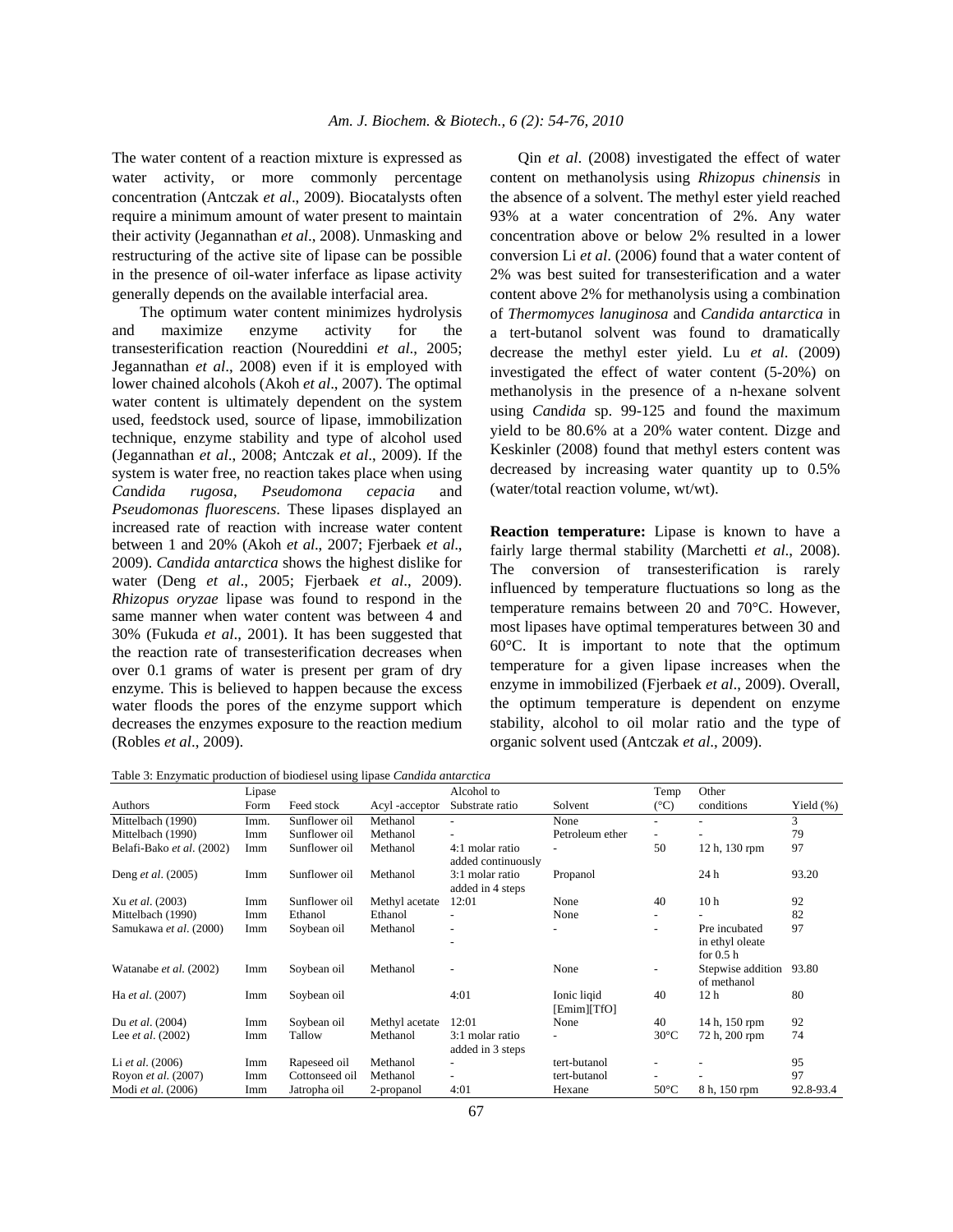Methanolysis using *Candida antarctica* was performed in a temperature range of 25-55°C (Jeong and Park, 2008). The optimum temperature was found to be 40°C, anything above this causes a decrease in overall conversion. This was again varified by Lu *et al*. (2009) using *Candida* sp. 99-125. Salis *et al*. (2005) evaluated butanolysis using *Pseudomonas cepacia* within a temperature range of 20-70°C over time sing and fond the optimal temperature to be 50°C after 1 h which dropped to 40°C after 2 h. Methanolysis using *Rhizopus chinensis*  was found to have an optimal temperature of 30°C

in the range of 20-60°C (Qin *et al*., 2008). Methanolysis using a combination of *Rhizopus oryzae* and *Candida rugosa* showed *a*n optimal temperature of 45°C (Lee *et al*., 2008).

## **RESULTS AND DISCUSSION**

 Examples of research reported on production of biodiesel by enzymatic transesterification using different lipases (*Candida antarctica*, *Pseudomonas cepacia*, *Pseudomonas fluoresces*, *Rhizomucor miehei*, *Rhizopus oryzae*, *Thermomyces lanuginose*, *Chromobacterium viscosum* and *Mucor miehei*) are presented in Table 3-11.

Table 4: Enzymatic production of biodiesel using lipase *Ca*n*dida* sp. 99-125

| Authors                                                              | Lipase<br>form | Feed stock    | Acyl -acceptor | Alcohol to<br>Substrate ratio       | Solvent         | Temperature<br>$(^\circ C)$ | Other<br>conditions                     | Yield<br>(% ) |
|----------------------------------------------------------------------|----------------|---------------|----------------|-------------------------------------|-----------------|-----------------------------|-----------------------------------------|---------------|
| Deng et al. (2005);<br>Nie et al. (2006);<br>Tan et al. (2006)       | Imm.           | Rapeseed oil  | Methanol       | 3:1 molar ratio<br>added in 3 steps | Petroleum ether | 40                          | 36 h, 180 rpm, batch<br>stirred reactor | 83            |
| Deng et al. (2005);<br>Nie et al. (2006);                            | Imm.           | Salad oil     | Methanol       | ۰                                   | n-hexane        | 40                          | 30 h, 180 rpm, batch<br>stirred reactor | 95            |
| Tan et al. (2006)<br>Deng et al. (2005);<br>Nie et al. (2006);       | Imm.           | Waste oil     | Methanol       | $\sim$                              | Petroleum ether | 40                          | 22 h, 180 rpm, 3<br>packed bed reactors | 92            |
| Tan <i>et al.</i> (2006)<br>Deng et al. (2005);<br>Nie et al. (2006) | Imm.           | Vegetable oil | Methanol       | ۰                                   | petroleum ether | 40                          | 30 h, 180 rpm,<br>batch stirred reactor | 96            |

Table 5: Enzymatic production of biodiesel using lipase *Pseudomonas cepacia*

|                          |             |                 |               | Alcohol to                          |                          |                          | Other                    |               |
|--------------------------|-------------|-----------------|---------------|-------------------------------------|--------------------------|--------------------------|--------------------------|---------------|
| Authors                  | Lipase form | Feedstock       | Acyl-acceptor | substrate ratio                     | Solvent                  | Temp $(^{\circ}C)$       | conditions               | Yield $(\% )$ |
| Kaieda et al. (2001)     | Free        | sovbean oil     | methanol      | 3:1 molar ratio<br>added in 3 steps | ۰                        | 35                       | 90 h, 150 rpm            | > 80          |
| Deng et al. (2005)       | Imm.        | Sunflower oil   | butanol       | 3:1 molar ratio<br>added in 4 steps | ۰                        | 40                       | 24h                      | 88.4          |
| Noureddini et al. (2005) | Imm.        | Sovbean oil     | Methanol      |                                     | None                     | $\overline{a}$           | $\overline{\phantom{a}}$ | 67            |
| Noureddini et al. (2005) | imm.        |                 | Ethanol       |                                     | None                     | $\overline{\phantom{a}}$ | <b>.</b>                 | 65            |
| Abigor et al. (2000)     | Imm.        | Palm kernel oil | Ethanol       | -                                   | None                     | $\overline{a}$           | $\sim$                   | 72            |
| Abigor et al. (2000)     | Imm.        | Palm kernel     | T-butanol     | $\sim$                              | None                     | . —                      | $\sim$                   | 62            |
| Abigor et al. (2000)     | imm.        | Oil             | N-propanol    | $\sim$                              | None                     | <u>. .</u>               | ٠                        | 42            |
| Kumari et al. (2007)     | Imm.        | Mahua oil       | Ethanol       | 4:1 molar ratio                     | $\overline{\phantom{a}}$ | 40                       | 6 h, 200 rpm             | 96            |
| Shah and Gupta (2007)    | Imm.        | Jatropha oil    | Ethanol       | 4:1 molar ratio                     | $\overline{\phantom{a}}$ | 50                       | 8 h. 200 rpm             | 98            |
| Kumari et al. (2007)     | <b>PCMC</b> | Mahua oil       | Ethanol       | 4:1 molar ratio                     | ٠                        | 40                       | 2.5 h, 200 rpm           | 99            |

|  | Table 6: Enzymatic production of biodiesel using lipase Pseudomonas fluoresces |  |  |  |
|--|--------------------------------------------------------------------------------|--|--|--|
|  |                                                                                |  |  |  |

|                                    | Lipase |               |               | Alcohol to                            |           |                    | Other                            |              |
|------------------------------------|--------|---------------|---------------|---------------------------------------|-----------|--------------------|----------------------------------|--------------|
| Authors                            | form   | Feedstock     | Acyl-acceptor | Substrate ratio                       | Solvent   | Temp $(^{\circ}C)$ | conditions                       | Yield $(\%)$ |
| Kaieda et al. (2001)               | Free   | soybean oil   | methanol      | 3:1 molar ratio<br>added in 3 steps   | none      | 35                 | 90 h, 150 rpm                    | 90           |
| Lou <i>et al.</i> $(2006)$         | imm.   | Soybean oil   | Methanol      | $\overline{\phantom{a}}$              | N-heptane |                    | Use of<br>recombinant<br>Lip B68 | 92           |
| Soumanou and<br>Bornscheuer (2003) | Imm.   | Sunflower oil | Methanol      | 4.5:1 molar ratio<br>added in 3 steps | None      | 40                 | 24 h, 200 rpm                    | >95          |
| Deng <i>et al.</i> (2005)          | imm.   | Sunflower oil | Iso butanol   | 3:1 molar ratio<br>added in 4 steps   |           | 40                 | 24 h                             | 45.3         |

| Table 7: Enzymatic production of biodiesel using lipase Rhizomucor miehei |  |  |
|---------------------------------------------------------------------------|--|--|

|                     | Lipase |               |               | Alcohol to       |          |                    | Other         |              |
|---------------------|--------|---------------|---------------|------------------|----------|--------------------|---------------|--------------|
| Authors             | form   | Feedstock     | Acyl-acceptor | substrate ratio  | Solvent  | Temp $(^{\circ}C)$ | conditions    | Yield $(\%)$ |
| Soumanou and        | Imm.   | Sunflower oil | methanol      | 3:1 molar ratio  | n-hexane | 40                 | 30 h, 200 rpm | >80          |
| Bornscheuer (2003)  |        |               |               | added in 3 steps |          |                    |               |              |
| Soumanou and        | Imm.   | Sunflower oil | Ethanol       | 3:1 molar ratio  | n-hexane | 40                 | 24 h          | 79.1         |
| Bornscheuer (2003)  |        |               |               | added in 4 steps |          |                    |               |              |
| Shieh et al. (2003) | imm.   | soybean oil   | methanol      |                  | n-hexane | ۰.                 |               | 92.2         |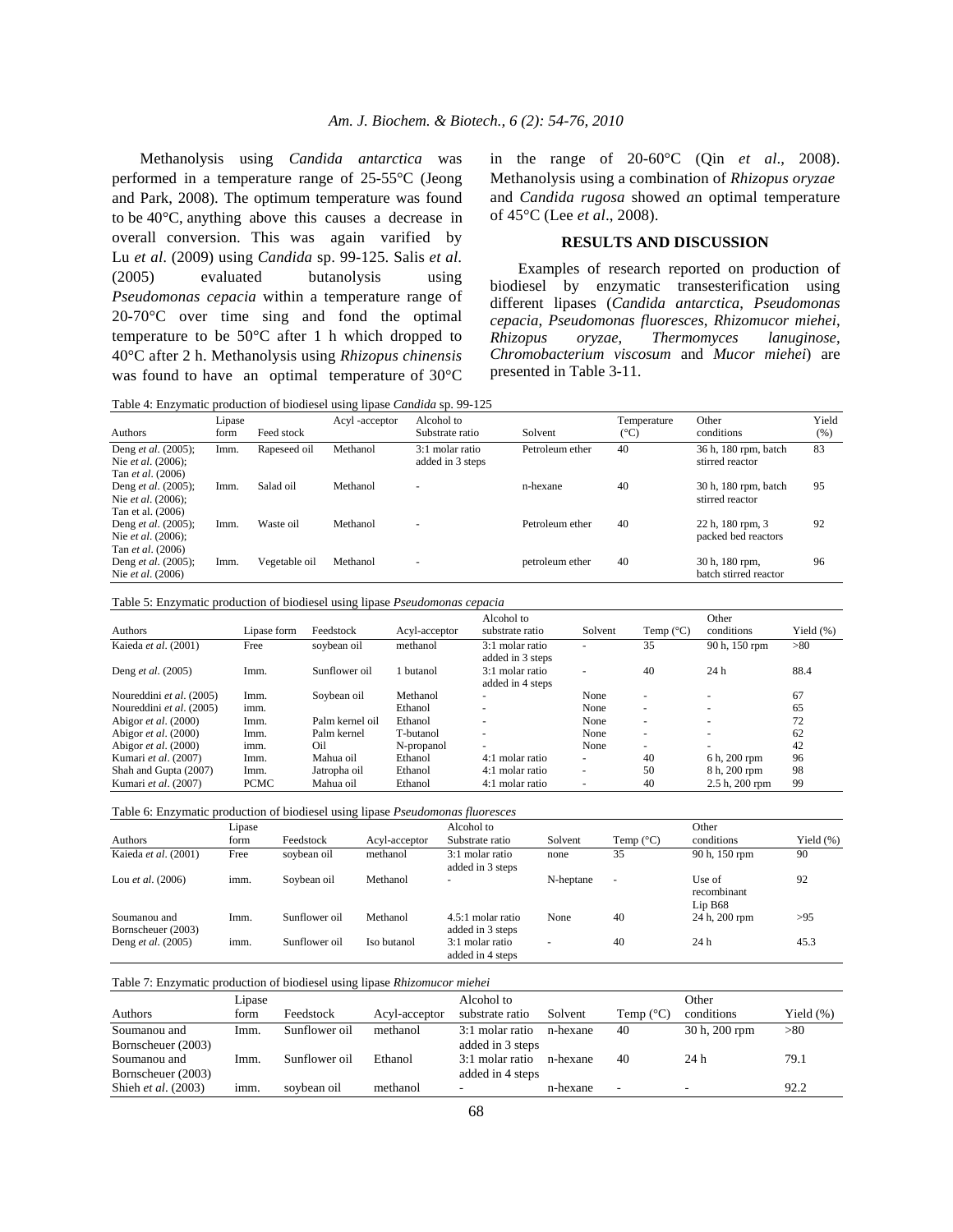## *Am. J. Biochem. & Biotech., 6 (2): 54-76, 2010*

|                              | Lipase          |              |               | Alcohol to               |         | Temperature              | Other                                                         |              |
|------------------------------|-----------------|--------------|---------------|--------------------------|---------|--------------------------|---------------------------------------------------------------|--------------|
| Authors                      | form            | Feedstock    | Acyl-acceptor | Substrate ratio          | Solvent | $(^{\circ}C)$            | conditions                                                    | Yield $(\%)$ |
| Tamalampudi et al.<br>(2008) | Imm. whole cell | Jatropha oil | Methanol      | 3:01                     | ٠       | 30                       | 60 h, glutaraldehyde<br>treatment                             | 80           |
| Matsumoto et al.<br>(2001)   | Imm             | Sovbean oil  | Methanol      |                          |         | 37                       | 165 h, 150 rpm                                                | 71           |
| Kaieda et al. (2001)         | Imm             | Soybean oil  | Methanol      | $\overline{\phantom{0}}$ | None    | $\overline{\phantom{a}}$ | $\overline{\phantom{0}}$                                      | 80-90        |
| Ban <i>et al.</i> (2001)     | imm             | soybean oil  | methanol      | $\overline{\phantom{0}}$ | -       | $\overline{\phantom{0}}$ | Stepwise addition of<br>methanol, glutaraldehyde<br>treatment | 90           |

Table 8: Enzymatic production of biodiesel using lipase *Rhizopus oryzae* 

Table 9: Enzymatic production of biodiesel using lipase *Thermomyces lanuginose* 

|                           | Lipase |               |               | Alcohol to       |                          | Temperature | Other           |              |
|---------------------------|--------|---------------|---------------|------------------|--------------------------|-------------|-----------------|--------------|
| Authors                   | form   | Feedstock     | Acyl-acceptor | substrate ratio  | Solvent                  | (°C)        | conditions      | Yield $(\%)$ |
| Soumanou and              | Imm.   | Sunflower oil | Methanol      | 3:1 molar ratio  | n-hexane                 | 40          | 30 h, 200 rpm   | >60          |
| Bornscheuer (2003)        |        |               |               | added in 3 steps |                          |             |                 |              |
| Deng <i>et al.</i> (2005) | Imm    | Sunflower oil | 1 propanol    | 3:1 molar ratio  | $\overline{\phantom{a}}$ | 40          | 24 <sub>h</sub> | 89.8         |
|                           |        |               |               | added in 4 steps |                          |             |                 |              |
| Deng <i>et al.</i> (2005) | Imm    | Sunflower oil | 2 propanol    | 3:1 molar ratio  | $\overline{\phantom{a}}$ | 40          | 24h             | 72.8         |
|                           |        |               |               | added in 4 steps |                          |             |                 |              |
| Li <i>et al.</i> $(2006)$ | Imm    | Rapeseed oil  | Methanol      | 4:01             | tert-butanol 35          |             | 12 h, 130 rpm   | 95           |

Table 10: Enzymatic production of biodiesel using lipase *Chromobacterium viscosum* 

|                    | Lipase |              |               | Alcohol to      |         | Temperature Other |                                                    |              |
|--------------------|--------|--------------|---------------|-----------------|---------|-------------------|----------------------------------------------------|--------------|
| Authors            | form   | Feedstock    | Acyl-acceptor | substrate ratio | Solvent | $(^{\circ}C)$     | conditions                                         | Yield $(\%)$ |
| Shah et al. (2004) | Free   | Jatropha oil | Ethanol       | 4:01            | None    | 40                | 8 h, 200 rpm, addition<br>of $1\%$ (w v-1) water   | 73           |
| Shah et al. (2004) | lmm    | Jatropha oil | Ethanol       | 4:01            | None    | 40                | 8 h, 200 rpm, addition<br>of $0.5\%$ (w v-1) water | 92           |

| Table 11: Enzymatic production of biodiesel using lipase Mucor miehei |  |  |  |  |  |
|-----------------------------------------------------------------------|--|--|--|--|--|
|-----------------------------------------------------------------------|--|--|--|--|--|

|                         | Lipase |               |               | Alcohol to      |                 | Temperature | Other        |              |
|-------------------------|--------|---------------|---------------|-----------------|-----------------|-------------|--------------|--------------|
| Authors                 | form   | Feedstock     | Acyl-acceptor | substrate ratio | Solvent         | (°C)        | conditions   | Yield $(\%)$ |
| Selmi and Thomas (1998) | lmm    | Sunflower oil | Ethanol       | 3:01            | None            | 30          | 5 h          | 83.0         |
| Mittelbach (1990)       | Free   | Sunflower oil | Ethanol       | 3.6:1           | Petroleum ether | 45          | 5 h          | 82.0         |
| Nelson et al. (1996)    | Free   | Tallow        | Methanol      | 3:01            | Hexane          | 45          | 8 h, 200 rpm | 94.8         |
| Nelson et al. (1996)    | Free   | Rapeseed oil  | Methanol      | 3:01            | Hexane          | 45          | 5 h, 200 rpm | 77.3         |
| Nelson et al. (1996)    |        |               | Ethanol       | 3:01            | Hexane          | 45          | 5 h, 200 rpm | 98.2         |
| Nelson et al. (1996)    | Free   | Soybean oil   | Methanol      | 3:01            | Hexane          | 45          | 5 h, 200 rpm | 75.4         |
| Nelson et al. (1996)    |        |               | Ethanol       | 3:01            | Hexane          | 45          | 5 h, 200 rpm | 97.4         |

### **CONCLUSION**

 All kinds of plant oils, animal fats, greases and waste materials such as animal rendering, fish processing and cooking oil wastes have been espoused as the feedstocks for biodiesel production through transesterification. Chemical transesterification using alkalis and acids has traditionally been used. However, transesterification in presence of alkaline catalysts has been the method of choice for biodiesel production and is 100% commercialized. The multi-step purification of end products, separation of glycerol, wastewater treatment and the intensive energy use of the chemical transesterification have given chance to the less energy intensive, robust and highly active enzymatic transesterification. It has been shown that enzymatic transesterification can be carried out successfully with variety of lipases with higher yields using a large variety of oil, fats and acyl acceptors. Higher FFA and water content of substrate can be catalyzed with complete conversion to alkyl esters with significantly condensed amount of wastewater.

 The process has been proved to be most limited by its high cost. Therefore, the optimal choice of lipase, alcohol and feedstock will minimize the cost of biodiesel production. There are several ways that the cost of enzymatic transesterification can be reduced. All lipases are thought to be generally expensive but some are more than others. A combination of enzymes could reduce the overall cost of the catalyst. The enzymatic approach becomes more practical through the use of different acyl acceptors, addition of solvents and enzyme modification. Solvents have been shown to decrease enzyme inhibition from low chain alcohols, increase the reaction rate and the overall conversion.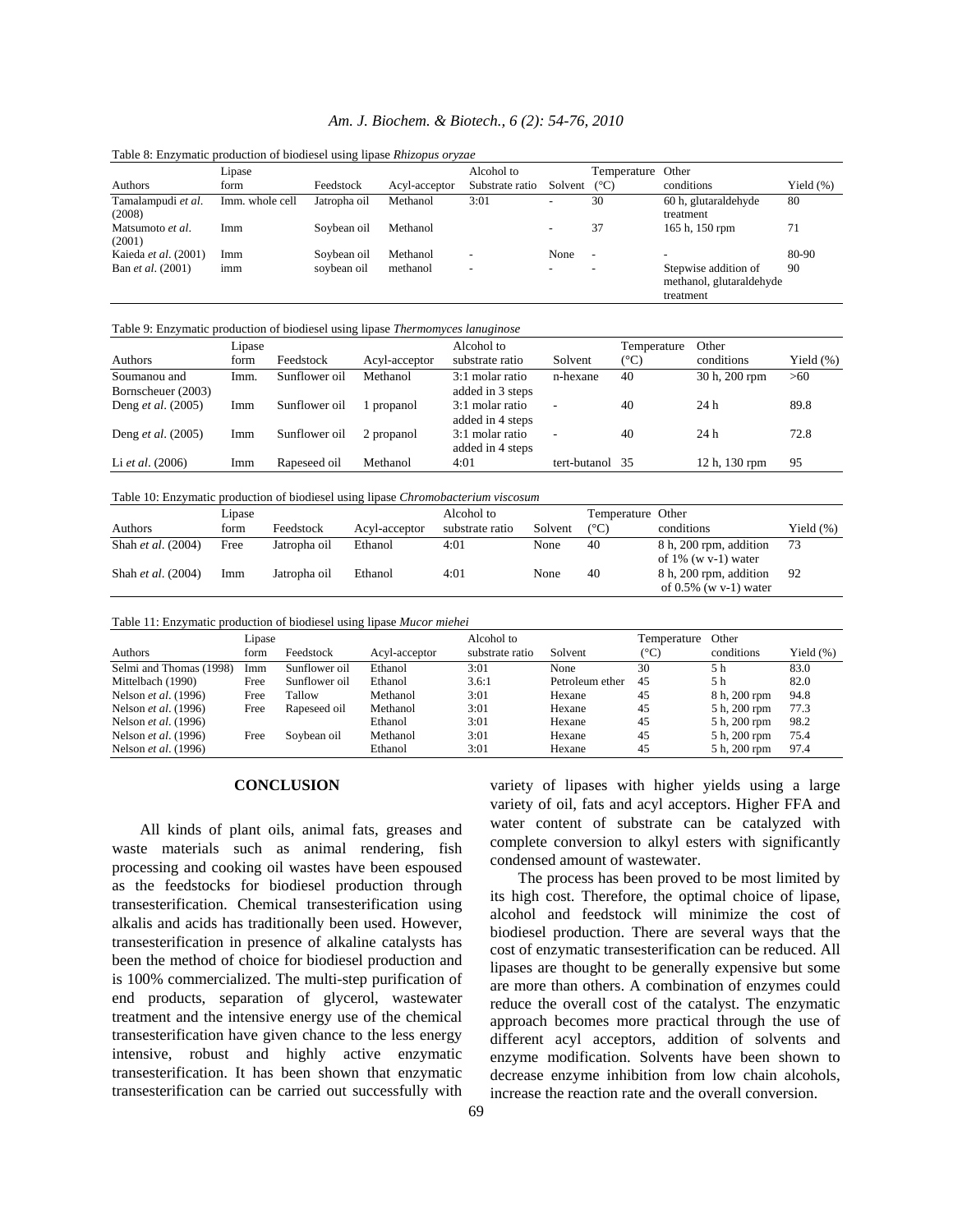Although the use of solvents is beneficial, they are expensive and could cause increases in cost. The benefits of solvents should be investigated and weighed against increases in cost. If a solvent is used, a low cost alcohol must be used (ethanol or methanol). The benefit of using lipase as catalysts is the opportunity for catalyst regeneration and reuse which can be achieved using immobilized lipases. Pretreatments and washes between cycles should be investigated in order to increase longevity of the lipase and ultimately decrease cost. Optimization of parameters of reaction systems will reduce the cost of the production of biodiesel and will make enzymatic transesterification for biodiesel production more promising.

### **ACKNOWLEDGMENT**

 This research was supported by the National Science and Engineering Council (NSERC) of Canada.

## **REFERENCES**

- Abigor, R.D., P.O. Uaudia, T.A. Foglia, M.J. Haas and K.C. Jones *et al*., 2000. Lipase-catalyzed production of biodiesel fuel from some Nigerion lauric oils. Biochem. Soc. Trans., 28:979-981.
- Abramic, M., L. Lescic, T. Korica, L. Vitale, C. Saenger and J. Pigac, 1999. Purification and properties of extracellular lipase from *Streptomyces rimosus*. Enz. Microb. Technol., 25: 522-529. DOI: 10.1016/S0141- 0229(99)00077=0
- Aires-Barros, M.R., M.A. Taipa and J.M.S. Cabral, 1994. Isolation and Purification of Lipases. In: Lipases-their Structure, Biochemistry and Application. Woolley, P. and S. B. Petersen (Eds). Cambridge University Press, Cambridge, UK., ISBN-10:0521445469, pp: 243-270.
- Akoh, C.C., S. Chang, G. Lee and J. Shaw, 2007. Enzymatic approach to biodiesel production. J. Agric. Food Chem., 55: 8995-9005. DOI: 10.1021/jf0 71724y
- Al-Zuhair, S., F.W. Ling and L.M. Jun, 2007. Proposed kinetic mechanism of the production of biodiesel from palm oil using lipase. Process Biochem., 42: 951-960. DOI: 10.1016/j.procbio.2007.03.002
- Antczak, M.S., A. Kubiak, T. Antczak and S. Bielecki, 2009. Enzymatic biodiesel synthesis-key factors affecting efficiency of the process. Renew. Energy, 34:1185-1194. DOI: 10.1016/j.renene.2008.11.013
- Arnold, F.H., 1998. Enzyme catalysts for a biotechnology-based chemical industry. Agreement NO. DE-FG36-93-CH 10578, Prepared for the United States Department of Energy Under Cooperative, California Institute of Technology, Pasadena, California. Retrieved on April 23rd,

 http://www.osti.gov/bridge/purl.cover.jsp?purl=/34 5021-aD1zxa/webviewable/

- Awang, R., M.R. Ghazuli and M. Basri, 2007. Immobilization of lipase from *Candida rugosa* on palm-based polyurethane foam as a support material. Am. J. Biochem. Biotechnol., 3: 163-166. ISSN: 1553-3468
- Bacovsky, D., W. Korbitz, M. Mittelbach and M. Worgetter, 2007. Biodiesel Production: Technologies and European Providers. IEA, Task 39 Report T39-B6, Graz, Austria, p: 104.
- Balaji, V. and P. Ebenezer, 2008. Optimization of extracellular lipase production in Colletotrichum gloeosporioides by solid state fermentation. Ind. J. Sci. Technol., 1: 1-8.
- Ban, K., M. Kaieda, T. Matsumoto, A. Kondo and H. Fukuda, 2001. Whole-cell biocatalyst for biodiesel fuel production utilizing *Rhizopus oryzae* cells immobilized within biomass support particles. Biochem. Eng., 8: 39-43. DOI: 10.1016/S1369- 703X (00)00133-9
- Bandmann, N., E. Collet, J. Leijen, M. Uhlen, A. Veide and P.A. Nygren, 2000. A Genetic engineering of the *Fusarium solani* pisi lipase cutinase for enhanced partitioning in PEG-phosphate aqueous two-phase systems. J. Biotechnol., 79: 161-172. DOI: 10.1016/S0168-1656(00)00224-8
- Banerjee, A. and R. Chakraborty, 2009. Parametric sensitivity in transesterification of waste cooking oil for biodiesel production-A review. Resources, Conser. Recycl., 53: 490-497. DOI: j.rescomrec.2009 .04.003
- Barberis, S., F. Guzman and A. Illanes, 2008. Study Cases of Enzymatic Processes. In: Enzyme Biocatalysis-Principles and Applications  $(1<sup>st</sup> Edn.),$ Illanes, A. (Ed.). Spinger Science Press, New York, ISBN: 978-1-4020-8360-0, pp: 293-296.
- Basha, S.A., K.R. Gopal and S. Jebaraj, 2009. A review on biodiesel production, combustion, emissions and performance. Renew. Sustain. Energy Rev., 13:1628-1634. DOI: 10.1016/j.rser.2008.09.031
- Belafi-Bako, K., F. Kovacs, L. Gubicza and J. Hancsok, 2002. Enzymatic biodiesel production from sunflower oil by *Candida Antarctica* Lipase in a solvent-free system. Biocatalysis Biotrans., 20: 437-439. DOI: 10.1080/10242420210 00040855
- Bernardes, O.L., J.V. Bevilaqua, M.C.M. Leal, D.M.G. Freire and M.A.P. Langone, 2007. Biodiesel fuel production by the transesterification reaction of soybean oil using immobilized lipase. Applied Biochem. Biotechnol., 137: 105-114. DOI: 10.1007/s12010=007-9043-5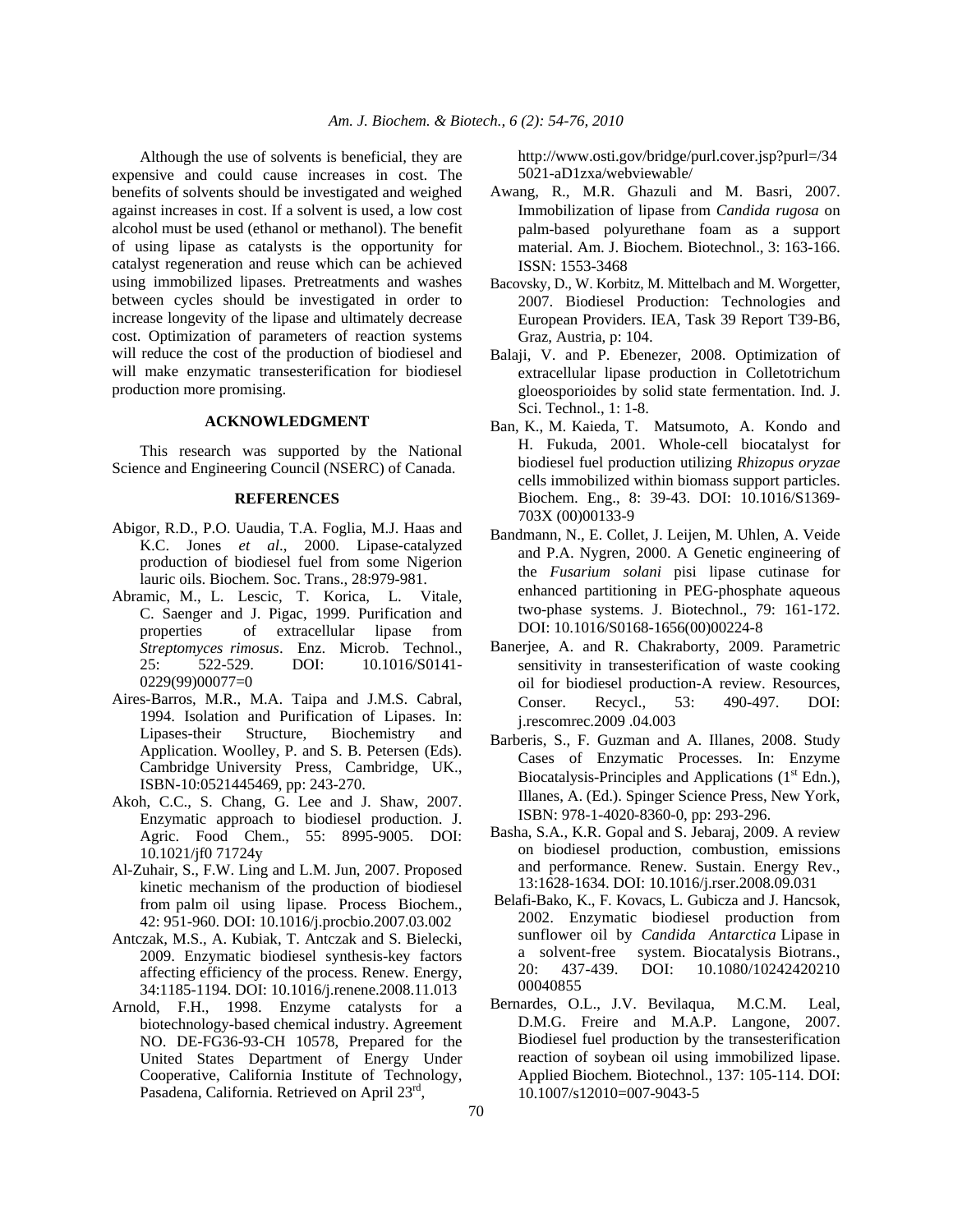- Bhatti, H.N., M.A. Hanif, M. Qasim and A. Rehman, 2008. Biodiesel production from waste tallow. Fuel, 87: 2961-2966. DOI: 10.1016/j.fuel.2008.04.01 6
- Bhushan, I., R. Parshad, G. Gazi and V.K. Gupta. 2008. Immobilization of lipase by entrapment in caalginate beads. J. Bioact. Compatible Polym., 23: 552-562.
- Chandler, I.C., 2001. Determining the regioselectivity of immobilized lipases in triacylglycerol acidolysis reactions. J. Am. Oil Chem. Soc., 78: 737-742. DOI: 10.1007/s11746-001-0335-7
- Cheetham, P.S.J., K.W. Blunt and C. Bocke, 1979. Physical studies on cell immobilization using calcium alginate gels. Biotechnol. Bioeng., 21: 2155-2168. DOI: 10.1002/bit.260211202
- Chen, J.W. and W.T. Wu, 2003. Regeneration of immobilized *Candida antarctica* lipase for transesterification. J. Biosci. Bioeng., 95: 466-469. DOI: 10.1016/S1389=1723(03)80046-4
- Chen, G., M. Ying and W. Li, 2006. Enzymatic conversion of waste cooking oils into alternative fuel-biodiesel. Applied Biochem. Biotechnol., 129: 911-921. DOI: 10.1385/ABAB"132:i:911
- Coggon, R., P.T. Vasudevan and F. Sanchez, 2007. Enzymatic transesterification of olive oil and its precursors. Biocatal. Biotrans., 25: 135-143. DOI: 10. 1080/102420701379163
- Demirbas, A., 2003. Biodiesel fuels from vegetable oils via catalytic and non-catalytic supercritical alcohol transesterifications and other methods, a survey. Energy Conver. Manage., 44: 2093-2109. DOI: 10.10 16/j.fuel.2007.08.007
- Demirbas, A., 2008. Relationships derived from physical properties of vegetable oil and biodiesel fuels. Fuel, 87: 1743-1748. DOI: 10.1080/155670307 01268401
- Deng, L., X.B. Xu, G.G. Haraldsson, T.W. Tan and F. Wang, 2005. Enzymatic production of alkyl esters through alcoholysis: A critical evaluation of lipases and alcohols. J. Am. Oil Chem. Soc., 82: 341-347. DOI: 10.1007/s11746-005-1076-3
- Dizge, N. and B. Keskinler, 2008. Enzymatic production of biodiesel from canola oil using immobilized lipase. Biomass Bioenergy, 32: 1274-1278. DOI: 10.1016/j.biombioe.2008.03.005
- Dizge, N., B. Keskinler and A. Tanriseven, 2009a. Biodiesel production from canola oil by using lipase immobilized onto hydrophobic microporous styrene-divinylbenzene copolymer. Biochem. Eng. J., 44: 220-225. DOI: 10.1016/j.bej.2008.12.008
- Dizge, N., C. Aydiner, D.Y. Imer, M. Bayramoglu and A. Tanriseven *et al*., 2009b. Biodiesel production from sunflower, soybean and waste cooking oils by

Transesterification using lipase immobilized onto a novel microporous polymer. Bioresour. Technol., 100: 1983-1991. DOI: 10.1016/j.biortec.2008.10.008

- Du, W., Y. Xu, D. Liu and J. Zeng, 2004. Comparative study on lipase-catalyzed transformation of soybean oil for biodiesel production with different acyl acceptors. J. Mol. Catal. B: Enz., 30: 125-129. DOI: 10.1016/j.molcatb.2004.04.004
- Du, W., W. Li, T. Sun, X. Chen and D. Liu, 2008. Perspectives for biotechnological production of biodiesel and impacts. Applied Microbiol. Biotechnol., 79: 331-337. DOI: 10.1007/s00253- 008-1448-8
- Fernandez-Lafuente, R., P. Armisen, P. Sabuquillo, G. Fernandez-Lorente and J.M. Guisan, 1998. Immobilization of lipases by selective adsorption on hydrophobic supports. Chem. Phys. Lipids, 93: 185-197. DOI: 10.1016/S0009-3084(98)00042- 5
- Fjerbaek, L., K.V. Christensen and B. Norddahl, 2009. A review of the current state of biodiesel production using enzymatic transesterification. Biotechnol. Bioeng., 102: 1298-1315. DOI: 10.1002/ bit.22256
- Freedman, B., E.H. Pryde and T.L. Mounts, 1984. Variables affecting the yields of fatty esters from transesterified vegetable oils. J. Am. Oil Chem. Society, 61: 1638-1643. DOI: 10.1007/BF02541649
- Fukuda, H., A. Kondo and H. Noda. 2001. Biodiesel fuel production by transesterification of oils. J. Biosci. Bioeng., 92: 405-416.
- Fukuda, H., S. Hama, S. Tamalampudi and H. Noda, 2008. Whole-cell biocatalysts for biodiesel fuel production. Trends Biotechnol., 26: 668-673.
- Fukuda, H., A. Kondo and S. Tamalampudi, 2009. Bioenergy: Sustainable fuels from biomass by yeast and fungal whole-cell biocatalysts. Biochem. Eng. J., 44: 2-12. DOI: 10.1016/S1389- 1723(01)8028 8-7
- Gao, Y., T.W.Tan, K.L. Nie and F. Wang, 2006. Immobilization of lipaseon macroprouse resin and its application in synthesis of biodiesel. Chinese J. Biotechnol., 22: 114-118. DOI: 10. 1016/S1872- 207(06)60008-3
- Ghamguia, H. M. Karra-Chaabouni and Y. Gargouri, 2004. 1-Butyl oleate synthesis by immobilized lipase from Rhizopus oryzae: a comparative study between n-hexane and solvent-free system. Enz. Microbiol. Technol., 35: 355-363. DOI: 10.1016/j.enz mictec.2004.06.002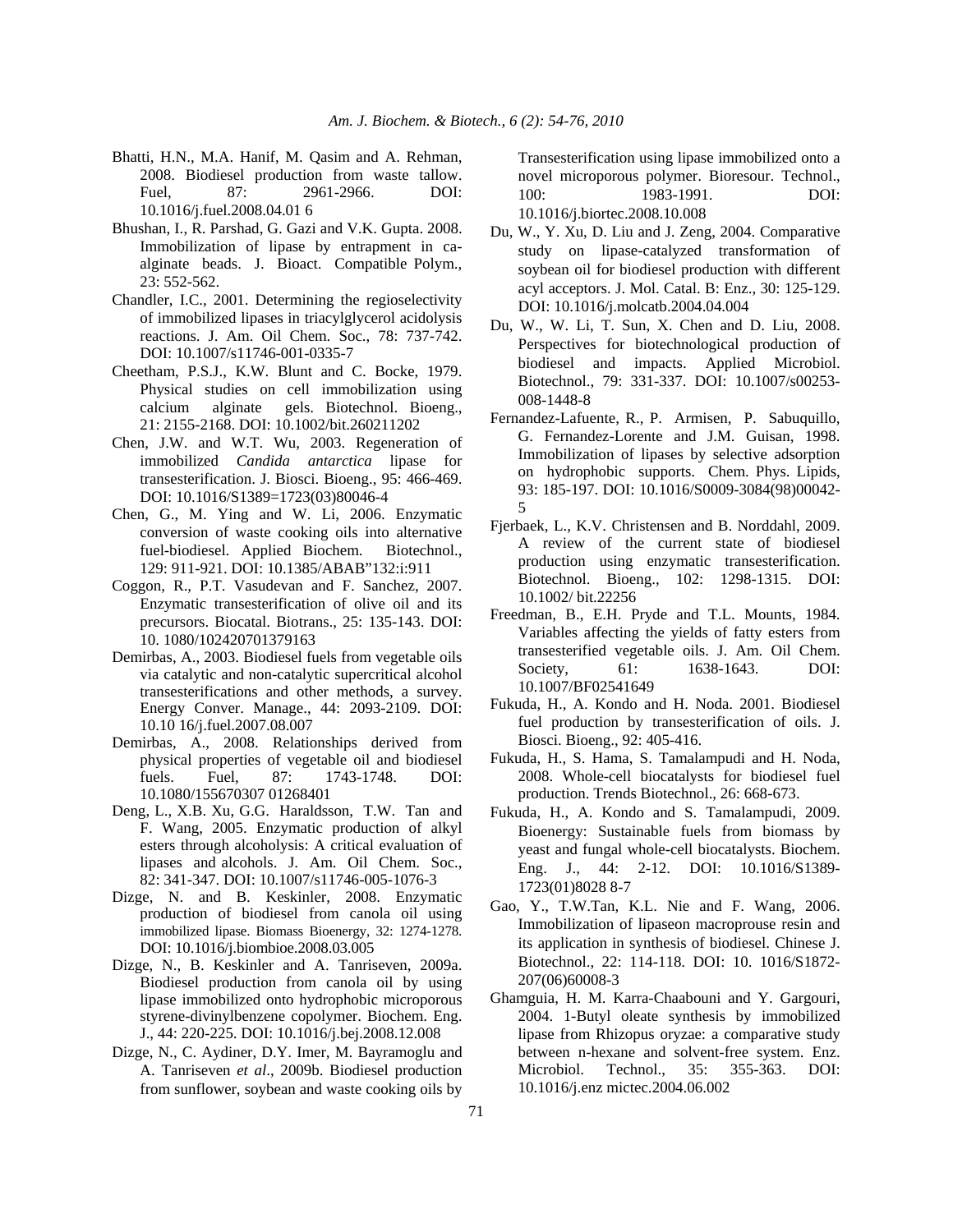- Gupta, R., N. Gupta and P. Rathi, P. 2004. Bacterial lipases: An overview of production, purification and biochemical properties. Applied Microbiol. Biotechnol., 64: 763-781. DOI: 10.1007/s00253- 004-1568-8
- Ha, S.H., M.N. Lan, S.H. Lee, S.M. Hwang and Y.M. Koo, 2007. Lipase-catalyzed biodiesel production from soybean oil in ionic liquids. Enz. Microbiol. Technol., 41: 480-483. DOI: 10.1016/j.enzmictec.200 7.03.017
- Harding, C.C., S. Chang, G. Lee and J. Shaw, 2007. Enzymatic approach to biodiesel production. J. Agric. Food Chem., 55: 8995-9005. DOI: 10.1016/j.Jclepro.2007.07.003
- Hasan, F., A.A. Shah and A. Hameed, 2006. Industrial applications of microbial lipases. Enz. Microbiol. Technol., 39: 235-251. DOI: 10.1016/j.enzmictec.200 5.10.016
- Holmberg, E. and K. Hult, 1990. Transesterification with *candida cylindracea* lipase in a biphasic aqueous-organic system dependence of the enantiomeric ratio and the reaction rate on the proportions of water and cyclohexane. Biocatalysis, 3: 243-251. DOI: 10.3109/1024242900 8993067
- Huang, Y., H. Zheng and Y. Yan, 2010. Optimization of lipase-catalyzed transesterification of lard for biodiesel production using response surface methodology. Applied Biochem. Biotechnol., 160: 504-515. DOI: 10.1007/s12010-008-8377-y
- Iftikhar, T., M. Niaz, M.A. Ikram-ul-Haq and M.I. Rajoka, 2008. Maximization of intracellular lipase production in a lipase-overproducing mutant derivative of *Rhizopus oligosporus* DGM 31: A Kinetic Study. Food Technol. Biotechnol., 46: 402-412. ISSN:1330-9862
- Illanes, A., R.F. Lafuente, J.M. Guisan and L. Wilson, 2008. Heterogeneous Enzyme Kinetics. In: Enzyme Biocatalysis-Principles and Applications  $(1<sup>st</sup> Eddition)$ , Illanes, A. (Ed.). Spinger Science Press, New York, USA., ISBN:978-1-4020-8360-0, pp: 164.
- Iso, M., B. Chen, M. Eguchi, T. Kudo and S. Shrestha, 2001. Production of biodiesel fuel from triglycerides and alcohol using immobilized lipase. J. Mol. Catal. B: Enz., 16: 53-58. DOI: 10.1016/S1381=1177(01)00045-5
- ISTC, 2007. Small scale biodiesel production. Feasibility report. Waste Management and Research Center, USA, pp. 1-21. Retrieved on April 23rd, http://www.istc.illinois.edu/tech/smallscale-biodiesel.pdf
- Jaeger, K.E and M.T. Reetz, 1998. Microbial lipases form versatile tools for biotechnology. Tibtech, 16: 396-403. DOI: 10.1016/S0167-7799- (98)01195-0
- Jaeger, K.E. and T. Eggert, 2002. Lipases for biotechnology. Curr. Opin. Biotechnol., 13: 390-397. DOI: 10.1016/S0958-1669-(02)00341-5
- Jegannathan, K.R., S. Abang, D. Poncelet, E.S. Chan and P. Ravindra, 2008. Production of biodiesel using immobilized lipase-A critical review. Crit. Rev. Biotechnol., 28: 253-264. DOI: 10.1080/07388550802428392
- Jeong, G.T. and D.H. Park, 2008. Lipase-catalyzed transesterification of rapeseed oil for biodiesel production with tert-butanol. Applied Biochem. Biotechnol., 14: 8131-139. DOI: 10.1007/978-1- 60327-526-2-60
- Joseph, B., P.W. Ramteke and G. Thomas, 2008. Cold active microbial lipases: Some hot issues and recent developments. Biotechnol. Advan., 26: 457-470. DOI: 10.1016/j.biotechadv.2008.05.003
- Kaieda, M., T. Samukawa, A. Kondo and H. Fukuda, 2001. Effect of methanol and water contents on production of biodiesel fuel from plant oil catalyzed by various lipases in a solventfree system. J. Biosci. Bioeng., 91: 12-15. DOI: 10.1016/S 1389-1723(01)80103-1
- Kamori, M., T. Hori, Y. Yamashita, Y. Hirose and Y. Naoshima, 2000. Immobilization of lipase on a new inorganic ceramics support, toyonite and the reactivity and enantioselectivity of the immobilized lipase. J. Mol. Catal. B: Enz., 9: 269-274. DOI: 10 .1016/S1381-1177(99)00105-8
- Kato, M., J. Fuchimoto, T. Tanino, A. Kondo and H. Fukuda *et al*., 2007. Preparation of a wholecellbiocatalyst of mutated *Candida Antarctica* Lipase B (mCALB) by a yeast molecular display system and its practical properties. Applied Microbiol. Biotechnol., 75: 549-55. DOI: 10.1007/s00253-006-0835-2
- Khan, J.A. and E.N. Vulfson, 2001. Microencapsulation of Enzymes and Cells for Nonaqueous Biotransformations Methods in Biotechnology. In: Enzymes in Nonaqueous Solvents: Methods and Protocols (2st Eddition), Vulfson, E.N., P.J. Halling and H.L. Holland (Eds). Humana Press Inc., Totowa, New Jersey, ISBN: 0896039293, pp: 31-40.
- Klibanov, A.M., 1983. Immobilized enzymes and cells as practical catalysts. Science, 219: 722-727. DOI: 10 .1126/science.219.4585.722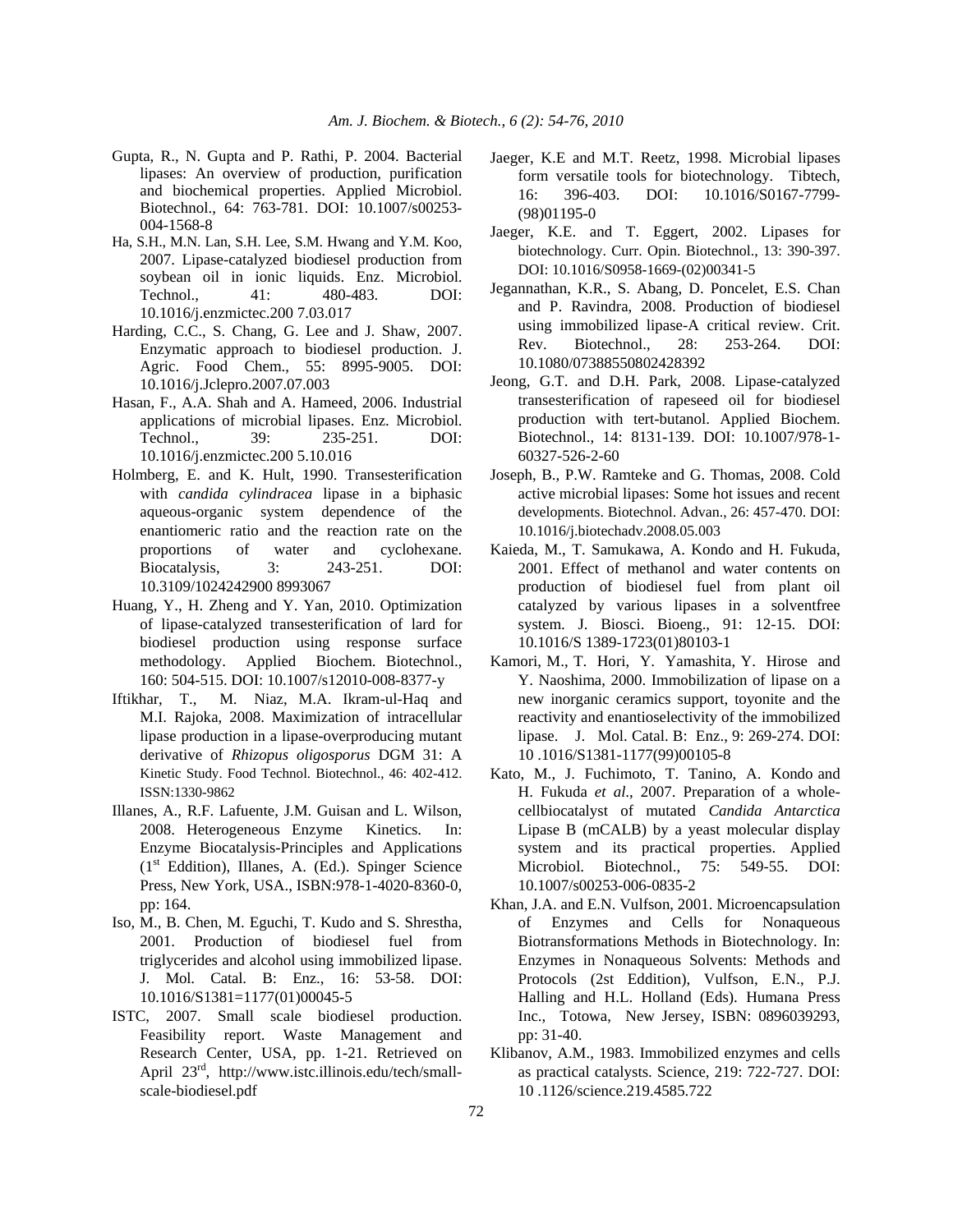- Knothe, G., 2005. Dependence of biodiesel fuel properties on the structure of fatty acid alkyl esters. Fuel Process Technol., 86: 1059-1070. DOI: 10.1016/ j.fuproc.2004.11.002
- Kose, O., M. Tuter and H.A. Aksoy, 2002. Immobilized *Candida antarctica* lipase-catalyzed alcoholysis of cotton seed oil in a solvent-free medium. Bioresour. Technol., 83: 125-129. DOI: 10.1016/S09 6o-8524(01)00203-6
- Koskinen, A.M.P. and A.M. Klibanov, 1996. Enzymatic Reactions in Organic Media. 1st Edn., Chapman and Hall, London, ISBN: 0-7514-0258-1, pp: 272.
- Kudli-Shrinivas, P., 2007. Industrial Enzymes. http://ezinearticles.com/?Industrial-- Enzymes&id=890345
- Kumari, A., P. Mahapatra, V.K. Garlapati and R. Banerjee, 2009. Enzymatic transesterification of Jatropha oil. Biotechnol. Biofuels, 2: 1-7. DOI: 10.1186/1754- 6834-2-1
- Kumari, V., S. Shah and M.N. Gupta, 2007. Preparation of biodiesel by lipase catalyzed transesterification of high free fatty acid containing oil from Madhucaindica. Energy fuels, 21: 368-372. DOI: 10.1021/ef0602168
- Lanser, A.C., L.K. Manthey, C.T. Hou, 2002. Regioselectivity of new bacterial lipases determined by hydrolysis of triolein. Curr. Microbiol., 44: 336-340. DOI: 10.1007/s00284- 001-0019-3
- Lara, P.V. and E.Y. Park, 2004. Potential application of waste activated bleaching earth on the production of fatty acid alkyl esters using *Candida cylindracea* lipase in organic solvent system. Enz. Microbiol. Technol., 34: 270-277. DOI: 10.1016/enzmictec.20 03. 10.015
- Lee, J.H., D.H. Lee, J.S. Lim, B. Um and C. Park *et al*., 2008. Optimization of the process for biodiesel production using a mixture of immobilized *Rhizopus oryzae* and *Candida rugosa* lipases. J. Microbiol. Biotechnol., 18: 1927-1931. DOI: 10.4014 /jmb.0800.054
- Lee, K., T. Foglia and K.S. Chang, 2002. Production of alkyl ester as biodiesel f rom fractionated lard and restaurant grease. J. Am. Oil Chem. Soc., 79: 191-195. DOI: 10.1007/s11746-002-0457-y
- Leung, D.Y. C and Y. Guo, 2006. Transesterification of neat and used frying oil: optimization for biodiesel production. Fuel Process. Technol., 87: 883-890. DOI: 10.1016/j.fuproc.2006.06.003
- Leung D.Y.C., X. Wu and M.K.H. Leung, 2010. A review on biodiesel production using catalyzed

transesterification, Applied Energy, 87: 1083-1095. DOI: 10.1016/apennergy.2009.10.006

- Li, L., W. Du, D. Liu, L. Wang and Z. Li, 2006. Lipasecatalyzed transesterification of rapeseed oils for biodiesel production with a novel organic solvent as the reaction medium. J. Mol. Catal. B: Enz., 43: 58-62. DOI: 10.1016/j.molcath.2006.06.012
- Li, W., W. Du and D. Liu, 2007. *Rhizopus oryzae* IFO 4697 whole cell catalyzed methanolysis of crude and acidified rapeseed oils for biodiesel production in tert-butanol system. Process Biochem., 42: 1481-1485. DOI: 10.1016/j.procbio. 2007.05.015
- Lopez-Serrano, P., L. Cao, F.V. Rantwijk and R.A. Sheldon, 2002. Cross-linked enzyme aggregates with enhanced activity: Application to lipases. Biotechnol. Lett., 24: 1379-1383. DOI: 10. 1023/A:1019863314646
- Lou, Y., Y. Zheng, Z. Jiang, Y. Ma and D. Wei, 2006. A novel psychrophilic lipase from *Pseudomonas fluorescens* with a unique property in chiral resolution and biodiesel production via transesterification. Applied Microbiol. Biotechnol., 73: 349-355. DOI: 10,1007/s00253-006-0478-3
- Lu, J., Y. Chen, F. Wang and T. Tan, 2009. Effect of water on methanolysis of glycerol trioleate catalyzed by immobilized lipase *Candida* sp. 99- 125 in organic solvent system. J. Mol. Catal. B: Enz., 56: 122-125. DOI: 101016/j.molcath.2008.05. 004
- Ma, F. and M.A. Hanna, 1999. Biodiesel production: A review. Bioresour. Technol., 70: 1-15. DOI: 10.1016/ S0960-8524(99)00025-5
- Macrae, A.R., 1983. Lipase-catalyzed interesterification of oils and fats. J. Am. Oil Chem. Soc., 60: 291-294. DOI: 10.10.1007/BF02543502
- Malcata, F.X., H.R. Reyes, H.S. Garcia, C.G. Hill and C.H. Amundson, 1990. Immobilized lipase reactors for modification of fats and oils-A review. J. Am. Chem., 67: 890-910. DOI: 10.1007/BF02541845
- Marchetti, J.M., V.U. Miguel and A.F. Errazu, 2008. Techno-economic study of different alternatives for biodiesel production. Fuel Process. Technol., 89: 740-748. DOI: 10.1016/j.fuproc-2008-01-007
- Marchaetti, J.M., V.U. Miguel and A.F. Errazu, 2007. Possible methods for biodiesel production. Renewableand Sustainable Energy Rev., 11: 1300-1311. DOI: 10.1016/j.eser.2005.08.006
- Mateo, C., J.M. Palomo, G.F. Lorente, J.M. Guisan and R.F. Lafuente, 2007. Improvement of enzyme activity, stability and selectivity via immobilization techniques. Enz. Microbiol. Technol., 40: 1451-1463. DOI: 10.1016/j.emictec.2007.01.018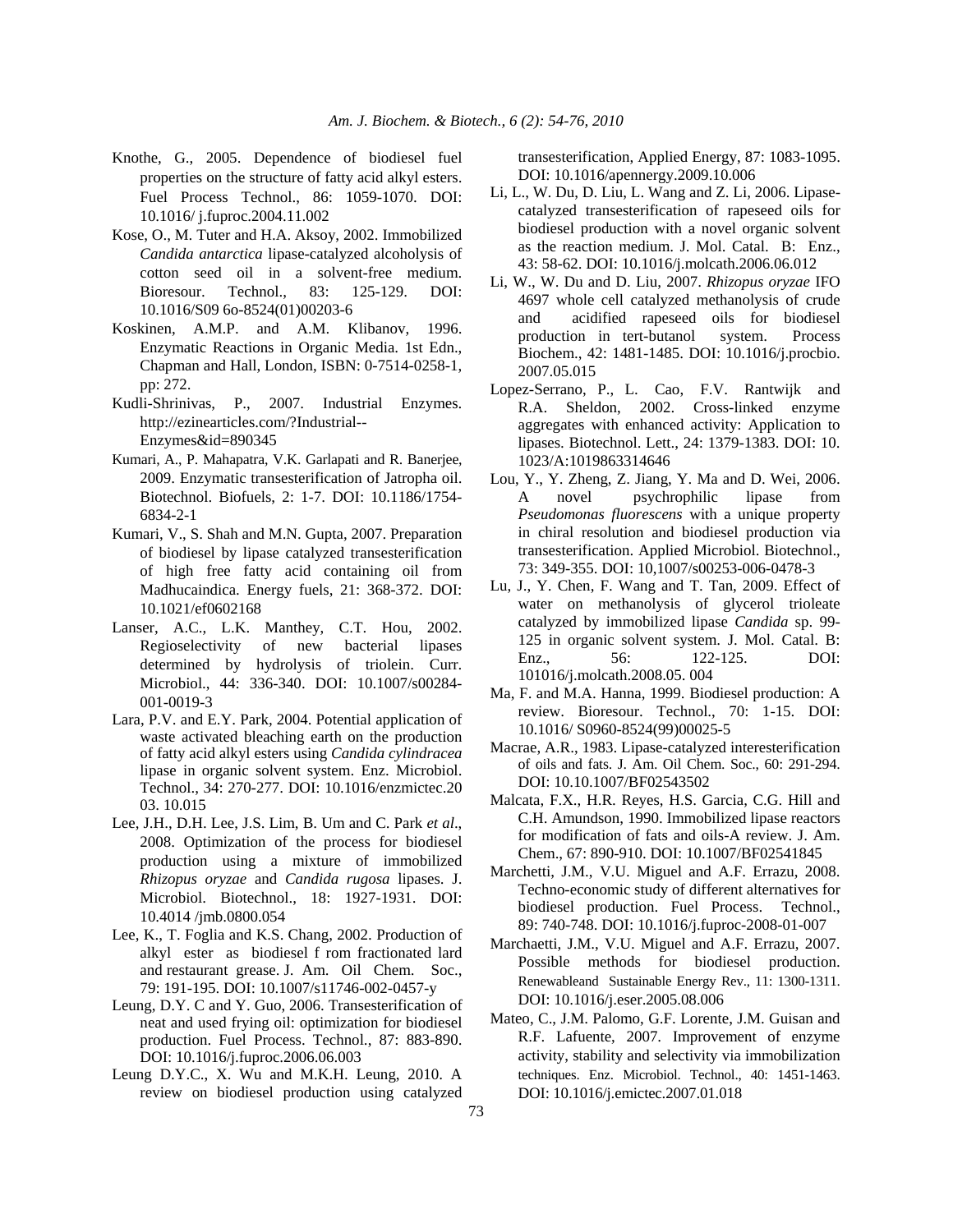- Matassoli, A.L.F., I.N.S. Correa, M.F. Ortilho, C.O. Veloso and M.A.P. Langone, 2009. Enzymatic synthesis of biodiesel via alcoholysis of palm oil. Applied Biochem. Biotechnol., 155: 347-355. DOI: 10.1- 7/s12010-008-8424-8
- Matsumoto, T., S. Tkahashi, M. Kaieda, M. Ueda and A. Tanaka *et al*., 2001. Yeast whole-cell biocatalyst constructed by intracellular overproduction of *Rhizopus oryzae* lipase is applicable to biodiesel fuel production. Applied Microbiol. Biotechnol., 57: 515-520. DOI: 10.1007/ s002530100733
- McNeff, C.V., L.C. McNeff, B. Yan, D.T. Nowlan and M. Rasmussen *et al*., 2008. A continuous catalytic system for biodiesel production. Applied Catal. A: General, 343: 39-48. DOI: 10.1018/j.apcata.2008. 03.019
- Meter, F., C. Zarcula and C. Kiss, 2007. Enhancement of lipases enantioselectivity by entrapment in hydrophobic sol-gel materials: Influence of silane precursors and immobilization parameters. J. Biotechnol., 131: S109. DOI: 10.1016/j.jbiotec.2007. 07.187
- Mittelbach, M. and B. Trathnigg, 2006. Kinetics of alkaline catalysed methanolysis of sunflower oil. Fat Sci. Technol., 92: 145-148. DOI: 10.1002/lipi. 19900920405
- Mittelbach, M., 1990. Lipase catalyzed alcoholysis of sunflower oil. J. Am. Oil Chem. Soc., 67: 168-170. DOI: 10.1007/BF02539619
- Modi, M.K., J.R.C. Reddy, B.V.S. Rao and R.B.N. Prasad, 2006. Lipase-mediated transformation of vegetable oils into biodiesel using propan-2-ol as acyl acceptor. Biotechnol. Lett., 28: 637-640. DOI: 10.1007/s10529-006-0027-2
- Modi, M.K., J.R.C. Reddy, B.V.S. Rao and R.B.N. Prasad, 2007. Lipase-mediated conversion of vegetable oils into biodiesel using ethyl acetate as acyl acceptor. Bioresour. Technol., 98: 1260-1264. DOI: 10.1016/j. biortech.2006.05006
- Moreira, A.B.R., V.H. Perez, G.M. Zanin and H.F. de Castro, 2007. Biodiesel synthesis by enzymatic transesterification of palm oil with ethanol using lipases from several sources immobilized on silica-PVA composite. Energy Fuels, 21: 3689-3694. DOI: 10.1021/ef700399b
- Munio, M.M., L. Esteban, A. Robles, E. Hita and M.J. Jimenez *et al*., 2008. Synthesis of 2 monoacylglycerols rich in polyunsaturated fatty acids by ethanolysis of fish oils catalyzed by 1,3 specific lipases. Process Biochem., 43: 1033-1039. DOI: 10.1016/j.procbio.2008.05.006
- Murugesan, A., C. Umarani, T.R. Chinnusamy, M. Krishnan and R. Subramanian *et al*., 2009. Production and analysis of bio-diesel from non-edible oils-A review. Renew. Sustain. Energy Rev., 13: 825-834. DOI: 10.1016/j.rser.2008.02.003
- Narasimharao, K., A. Lee and K. Wilson, 2007. Catalysts in production of biodiesel: A review. J. Biobased Mater. Bioenergy, 1: 19-30. DOI: 10.1016/jbmb.2007.002
- Nasratun, M., H.A. Said, A. Noraziah ad A.N. Abdalla, 2009. Immobilization of lipase from C*andida rugosa* on chitosan beads for transesterification reaction. Am. J. Applied Sci., 6: 1653-1657. ISSN: 1546- 9239
- Nie, K., F. Xie, F. Wong and T. Tan, 2006. Lipase catalyzed methanolysis to produce biodiesel: Optimization of the biodiesel production. J. Mol. Catal. B: Enz., 43: 142-147. DOI: 10.1016/j.molcatb. 2006.07.016
- Nelson, L.A., T.A. Foglia and W.N. Marmer, 1996. Lipase-catalyzed production of biodiesel. J. Am. Oil Chem. Soc., 73: 1991-1994. DOI: 10.1007/BF025 23383
- Noureddini, H. and D. Zhu, 1997. Kinetics of transesterification of soybean oil. J. Am. Oil Chem. Soc., 74: 1457-1463. DOI: 10.1007/s11746-997- 0254 -2
- Noureddini, H., X. Gao and R.S. Philkana, 2005. Immobilized *Pseudomonas cepacia* lipase for biodiesel fuel production from soybean oil. Bioresour. Technol., 96: 769-777. DOI: 10.1016//j.biotech.2004.05.029
- Ozbay, N., N. Oktar and N.A. Tapan. 2008. Esterification of free fatty acids in Waste Cooking Oils: Role of ion exchange resins. Fuel, 87: 1789-1798. DOI: 10.1016/j.fuel.2007.12.010
- Palekar, A.A, P.T. Vasudevan and S. Yan, 2000. Purification of lipase: A review. Biocatal. Biorransformalt., 18: 177-200. DOI: 10.3109/102424 20009015244
- Peilow, A.D. and M.M.A. Misbah, 2001. Immobilization of Lipase Enzymes and their Application in the Interesterification of Oils and Fats. 1st Edn., In: Methods in Biotechnology, Vol. 15: Enzymes in Nonaqueous Solvents: Methods and Protocols. Vulfson, E.N., P.J. Halling and H.L. Holland (Eds). Humana Press Inc., Totowa, New Jersey, ISBN: 089639293, pp: 627-649.
- Pinto, A.C., L.N. Lilian, L.L.N. Guarieiroa, M.J.C. Rezendea and N.M. Ribeiroa *et al*., 2005. Biodiesel: An overview. J. Braz. Chem. Soc., 16: 1313-1330. DOI: 10.1590/S0103-50532005000800003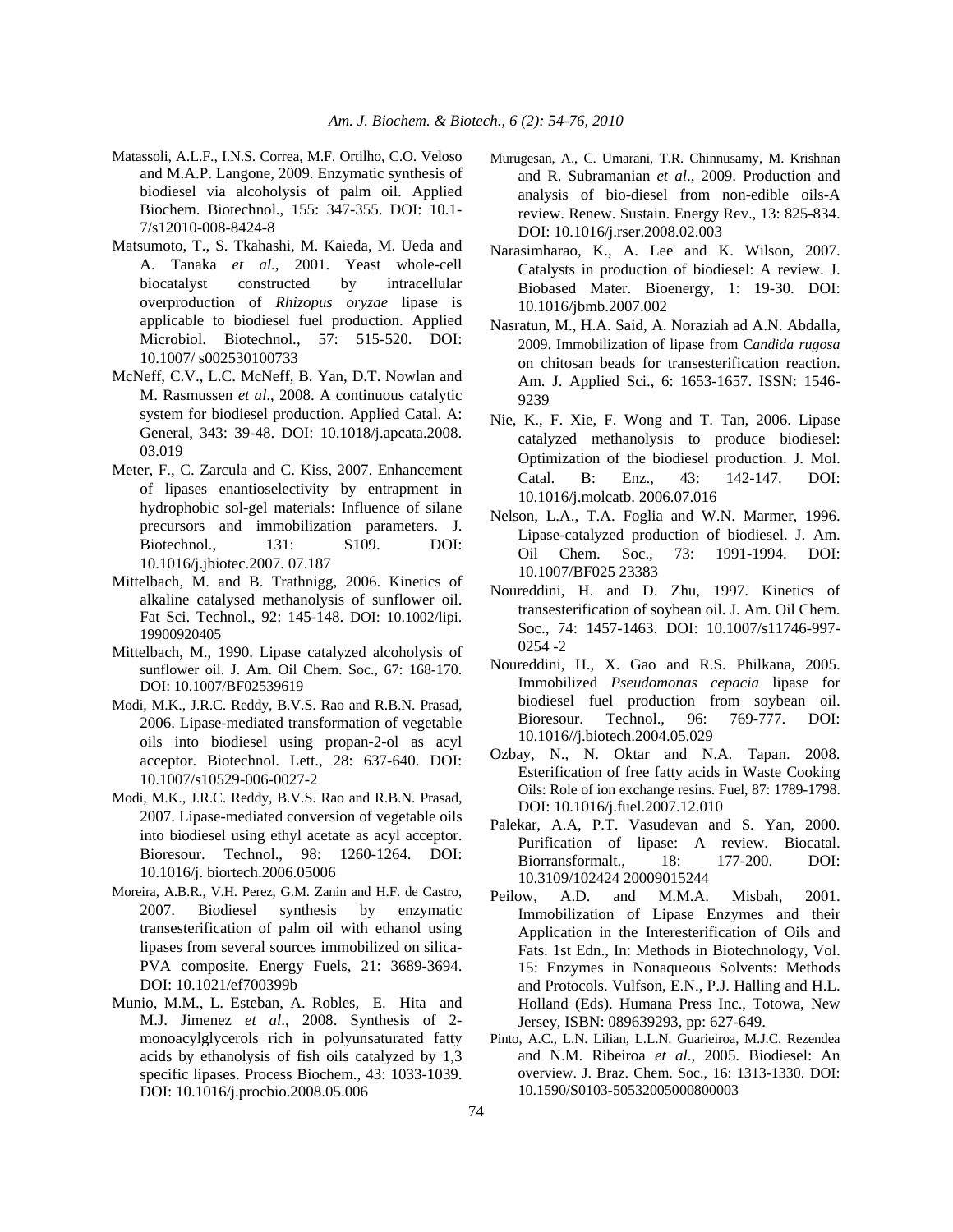- Pierre, C.K., 2008. Development of a biodiesel industry in Rwanda: Processing and fuel quality control. Proceeding of the Workshop on biodiesel production and marketing, Kigali, Rwanda. Retrieved on May 3rd, http://www.irst.ac.rw/IMG/ pdf/Dr\_KARANGWA\_PRESENTATION.pdf
- Qin, H., X. Yan and W. Dong, 2008. Biodiesel production catalyzed by whole-cell lipase from *Rhizopus chinensis*. Chinese J. Catal., 29: 41-46. DOI: 10.1016/S1872-2067(08)600015-7
- Rahman, R.N.Z.R.A., S.N. Baharum, M. Basri and A.B. Salleh, 2005. High-yield purification of an organic solvent-tolerant lipase from *Pseudomonas* sp. strain S5. Anal. Biochem., 34: 267-274. DOI: 10. 1016/j.ab.2005.03.006
- Ranganathan, S.V., S.L. Narasimhan and K. Muthukumar, 2008. An overview of enzymatic production of biodiesel. Bioresour. Technol., 99: 3975-3981. DOI: 10.1016/j.biortech.2007.04.060
- Reetz, M.T., 2002. Lipases as practical biocatalysts. Curr. Opi. Chem. Biol., 6: 145-150., DOI: 10.1016/S1368-5831(02)00297-1
- Roberts, S.M., 1989. Use of enzymes as catalysts to promote key transformations in organic synthesis. Philosoph. Trans. R. Soc. Lond. Series B, Biolo. Sci., 324: 577-587. DOI: 10.1069/rstb.1989.0069
- Robles-Medina, A., P.A.Gonzalez-Moreno, L. Esteban -Cerdán and E. Molina-Grima, 2009. Biocatalysis: Towards ever greener biodiesel production. Biotechnol. Adv., 27: 398-408. DOI: 10.1016/ j.biotechhadv.2008. 10.0 08
- Rodrigues, R.C., G. Volpato, K. Wada and M.A.Z. Ayub, 2008. Enzymatic synthesis of biodiesel from transesterification reactions of vegetable oils and short chain alcohols. J. Am. Oil Chem. Soc., 85: 925-930. DOI: 10.1007/s11746- 008- 1284-0
- Royon, D., M. Daz, G. Ellenrieder and S. Locatelli, 2007. Enzymatic production of biodiesel from cotton seed oil using t-butanol as a solvent. Bioresour. Technol., 98: 648-653. DOI: 10.1016/j.boi retch.2006.02.021
- Salah, R.B, H. Ghamghui, N. Miled, H. Mejdoub and Y. Gargouri, 2007. Production of butyl acetate ester by ipase from novel strain of *Rhizopus oryzae*. J. Biosci. Bioeng., 103: 368-373. DOI: 10.1263/jbb.103.368
- Salis, A., M. Pinna, M. Monduzzi and V. Solinas, 2005. Biodiesel production from triolein and short chain alcohols through biocatalysis. J. Biotechnol., 119: 291-299. DOI: 10.1016/jbiotec.2005.04.009
- Samukawa, T., M. Kaieda, T. Matsumoto, K. Ban and A. Kondo *et al*., 2000. Pretreatment of immobilized Candida antarctica lipase for biodiesel fuel production from plant oil. J. Biosci. Bioeng., 90: 180-183. DOI: 10.1263/jbb.90.180
- Saxena, R.K., A. Sheoran, B. Giri and W.S. Davidson, 2003. Review-Purification strategies for microbial lipases. J. Microbiol. Methods, 52: 1-18. DOI: 10.101 6/S0167-7020(o2)00161-6
- Schuchardt, U.L.F., R. Sercheli and R.M. Vargas, 1998. Transesterification of vegetable Oils: A review. J. B. Chem. Soc., 9: 199-210. DOI: 10.1590/S0103- 505 311998000300002
- Selmi, B. and D. Thomas, 1998. Immobilized lipasecatalyzed ethanolysis of sunflower oil in a solventfree medium. J. A. Oil Chem. Soc., 75: 691-695. DOI: 10.1007/s11746-998-0207-4
- Serralheiro, M.L., J.M. Empis and J.M.S. Carbal, 1990. Pepetide synthesis by microencapsulated chymotypsin. Ann. NY. Acad. Sci., 613: 638-642.
- Shah, S., S. Sharma and M.N. Gupta, 2003. Enzymatic transesterification of biodiesel production. Ind. J. Biochem. Biophys., 40: 392-399. ISSN: 0301-1208
- Shah, S., S. Sharma and M.N. Gupta, 2004. Biodiesel preparation by lipase-catalyzed transesterification of jatropha oil. Energy Fuels, 18: 154-159. DOI: 10. 1021/ef030075z
- Shah, S. and M.N. Gupta, 2007. Lipase catalyzed preparation of biodiesel from Jatropha oil in a solvent free system. Process Biochem., 42: 409-414. DOI: 10.1016/j.procbio.2006.09.024
- Shafiee, S. and E. Topal, 2009. When will fossil fuel reserves be diminished? Energy Policy, 37: 181-189. DOI: 10.1016/j.enpol.2008.08.016
- Sharma, Y.C. and B. Singh, 2010. An ideal feedstock, kusum (*Schleichera triguga*) for preparation of biodiesel: Optimization of parameters. Fuel, 89: 470-1474. DOI: 10.1016/j.fuel.2009.10.1013
- Shieh, C.J., H.F. Lia and C.C. Lee, 2003. Optimization of lipase catalyzed biodiesel by response surface methodology. Bioresour. Technol., 88: 103-106. DOI: 10.1016/S0960-8524(02)00292-4
- Shimada, Y., Y. Watanabe, A. Sugihara and Y. Tominaga, 2002. Enzymatic alcoholysis for biodiesel fuel production and application of the reaction to oil processing. J. Mol. Catal. B. Enz., 17: 133-42. DOI: 10.1016/S1381-1177(0200020-6)
- Shimada, Y., A. Sugihara1, H. Nakano, T. Nagao and M. Suenaga *et al*., 1997. Fatty acid specificity of *Rhizopus delemar* lipase in acidolysis. J. Fermentat. Bioeng., 83: 321-327. DOI: 10.1016/ S0922-338X(97)8013605